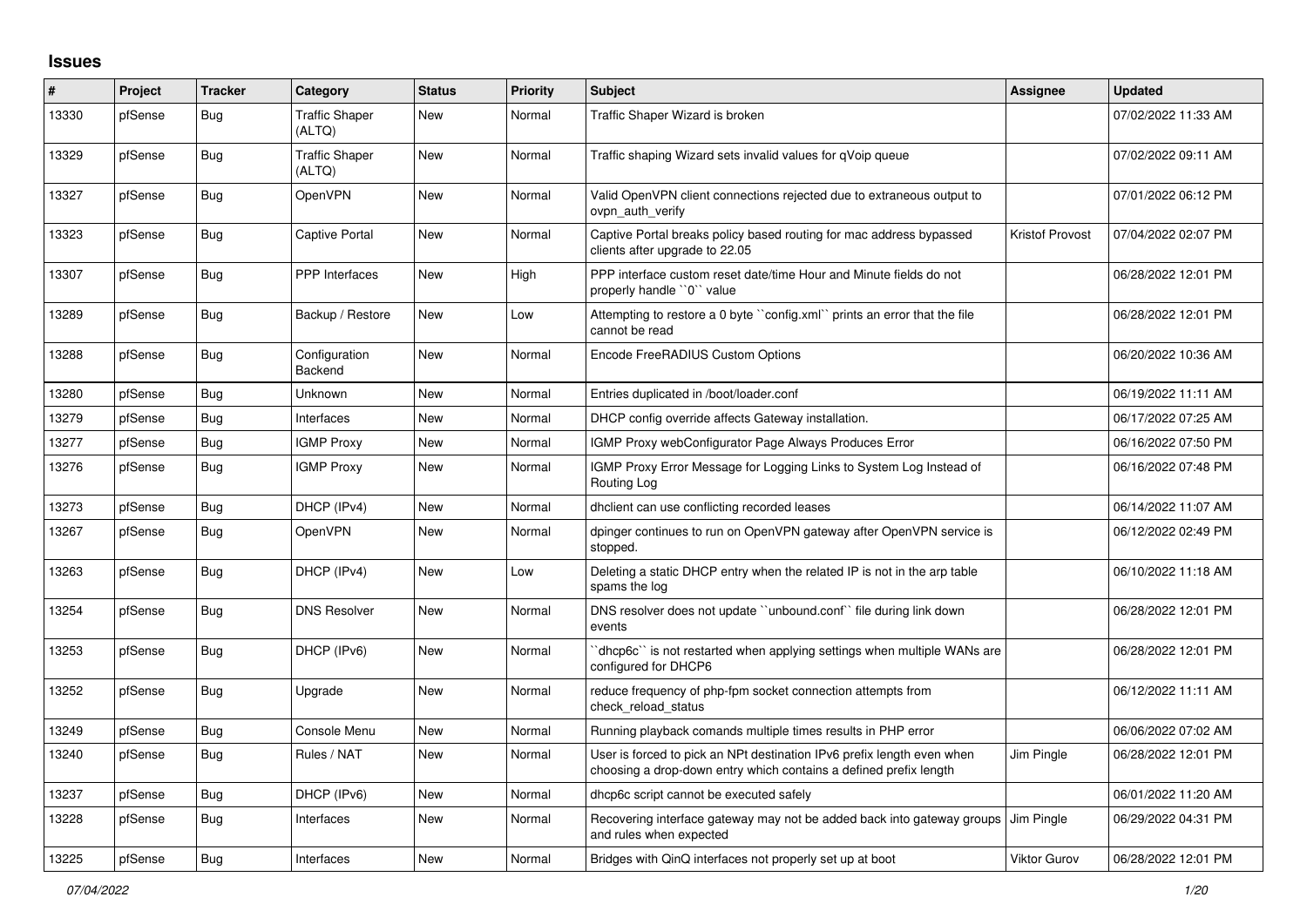| #     | Project | <b>Tracker</b> | Category                                 | <b>Status</b> | <b>Priority</b> | Subject                                                                                                                             | <b>Assignee</b>     | <b>Updated</b>      |
|-------|---------|----------------|------------------------------------------|---------------|-----------------|-------------------------------------------------------------------------------------------------------------------------------------|---------------------|---------------------|
| 13224 | pfSense | <b>Bug</b>     | <b>Notifications</b>                     | New           | Normal          | Email notification flood when UPS (NUT) and WAN send notifications                                                                  |                     | 05/27/2022 01:58 AM |
| 13222 | pfSense | Bug            | UPnP/NAT-PMP                             | New           | Normal          | CARP IP does not listen for NAT-PMP packets                                                                                         |                     | 05/26/2022 02:28 PM |
| 13217 | pfSense | <b>Bug</b>     | DHCP (IPv4)                              | New           | Normal          | dhclient using default pid file location which does not exist                                                                       | <b>Viktor Gurov</b> | 05/26/2022 08:09 AM |
| 13167 | pfSense | <b>Bug</b>     | Dynamic DNS                              | New           | Normal          | phpDynDNS: DigitalOcean ddns update fails (bad request, invalid<br>character '-' in request_id)                                     |                     | 06/16/2022 09:30 PM |
| 13158 | pfSense | Bug            | Web Interface                            | New           | Normal          | Input validation error when applying limiter changes                                                                                |                     | 05/14/2022 05:32 PM |
| 13144 | pfSense | Bug            | Rules / NAT                              | New           | Very Low        | Firewall rule entries can get out of sync when entries are deleted while<br>other administrators are editing entries simultaneously |                     | 05/10/2022 07:26 AM |
| 13132 | pfSense | <b>Bug</b>     | Backup / Restore                         | New           | Normal          | Two SSHDATA Sections in Restored Config Breaks Unit                                                                                 | Jim Pingle          | 06/29/2022 07:53 AM |
| 13110 | pfSense | <b>Bug</b>     | CARP                                     | New           | Very Low        | changing CARP VIP address does not update outbound NAT interface IP                                                                 |                     | 05/03/2022 02:52 PM |
| 13102 | pfSense | <b>Bug</b>     | <b>IPsec</b>                             | New           | Normal          | Deleting an IPSec tunnel doesn't destroy the SA (SADs/SPDs), causes<br>crash in status_ipsec.php                                    | Viktor Gurov        | 06/28/2022 12:01 PM |
| 13090 | pfSense | Bug            | OpenVPN                                  | <b>New</b>    | Normal          | OpenVPN: do not use legacy deprecated netbios settings                                                                              | Jim Pingle          | 04/22/2022 11:19 AM |
| 13089 | pfSense | <b>Bug</b>     | OpenVPN                                  | New           | Normal          | OpenVPN: fix some netbios options were preserved even if teh Netbios<br>option was unchecked                                        | Jim Pingle          | 04/22/2022 11:06 AM |
| 13088 | pfSense | Bug            | OpenVPN                                  | New           | Normal          | OpenVPN Client Overrides: properly hide/show form fields                                                                            | Jim Pingle          | 06/08/2022 09:15 AM |
| 13087 | pfSense | <b>Bug</b>     | <b>OpenVPN</b>                           | New           | Normal          | OpenVPN Server: hide WINS servers list when netbios option is<br>unchecked while WINS servers is checked                            |                     | 04/22/2022 10:29 AM |
| 13076 | pfSense | Bug            | Gateway Monitoring                       | <b>New</b>    | Normal          | Marking a gateway as down does not affect IPsec entries using gateway<br>groups                                                     |                     | 06/28/2022 12:01 PM |
| 13068 | pfSense | Bug            | Aliases / Tables                         | <b>New</b>    | Normal          | Error loading rules when URL Table IPs content is empty                                                                             |                     | 04/17/2022 09:07 PM |
| 13067 | pfSense | <b>Bug</b>     | <b>FilterDNS</b>                         | New           | Normal          | filterdns resolve interval is twice the intended value                                                                              |                     | 04/17/2022 07:45 PM |
| 13051 | pfSense | <b>Bug</b>     | <b>Traffic Shaper</b><br>(ALTQ)          | New           | Normal          | Firewall traffic shaper by interface selection unknow                                                                               |                     | 04/12/2022 07:03 AM |
| 13046 | pfSense | Bug            | Rules / NAT                              | <b>New</b>    | Normal          | Floating rule applied to IPv6 interface with a SLAAC DHCPv6 gateway<br>reports error on boot                                        |                     | 04/11/2022 09:50 AM |
| 13014 | pfSense | Bug            | <b>IPsec</b>                             | New           | Normal          | Charon.vici can get in a bad state                                                                                                  | Mateusz Guzik       | 06/28/2022 12:01 PM |
| 13003 | pfSense | Bug            | Hardware / Drivers                       | New           | Normal          | Malicious Driver Detection event on ixl driver                                                                                      |                     | 06/25/2022 05:00 PM |
| 13000 | pfSense | <b>Bug</b>     | <b>IPsec</b>                             | New           | Low             | IPsec AES-GCM encryption algorithm "Key Length" field should be labeled<br>"ICV Length"                                             |                     | 03/30/2022 07:40 AM |
| 12960 | pfSense | Bug            | Installer                                | <b>New</b>    | Normal          | VGA installer image defaults to serial console, serial console is default in<br><b>GUI settings</b>                                 |                     | 06/28/2022 12:01 PM |
| 12950 | pfSense | Bug            | Routing                                  | New           | Normal          | OpenVPN as default gateway does not get set at boot time                                                                            |                     | 04/09/2022 05:46 PM |
| 12942 | pfSense | <b>Bug</b>     | Gateways                                 | New           | Normal          | Code to kill states for old gateway when reconnecting an interface is<br>incorrect                                                  | Jim Pingle          | 06/28/2022 12:01 PM |
| 12938 | pfSense | <b>Bug</b>     | IPv6 Router<br>Advertisements<br>(RADVD) | New           | Normal          | MaxRtrAdvInterval would allow stale DNS servers to be deleted faster                                                                |                     | 03/12/2022 09:37 AM |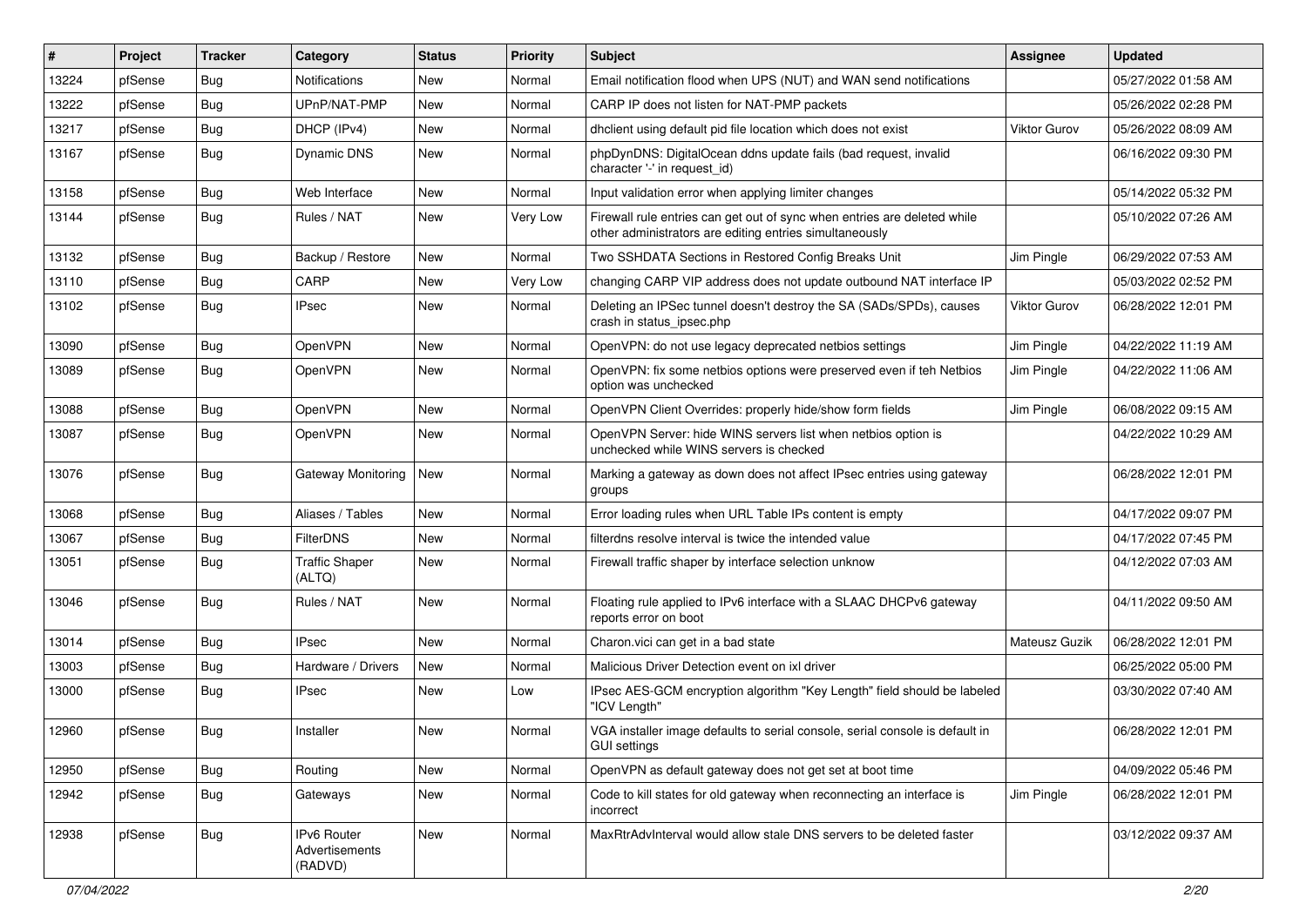| #     | Project | <b>Tracker</b> | Category                   | <b>Status</b> | <b>Priority</b> | <b>Subject</b>                                                                                                         | <b>Assignee</b>     | <b>Updated</b>      |
|-------|---------|----------------|----------------------------|---------------|-----------------|------------------------------------------------------------------------------------------------------------------------|---------------------|---------------------|
| 12927 | pfSense | <b>Bug</b>     | OpenVPN                    | New           | Normal          | OpenVPN with OCSP enabled allows connections with revoked<br>certificates                                              |                     | 03/24/2022 08:22 AM |
| 12922 | pfSense | Bug            | DHCP (IPv4)                | <b>New</b>    | Normal          | Classless static routes received on DHCP WAN can override chosen<br>default gateway                                    |                     | 03/28/2022 10:08 AM |
| 12905 | pfSense | <b>Bug</b>     | Web Interface              | <b>New</b>    | Normal          | Add VLAN Re-assignment to Import Interface Mismatch Wizard                                                             |                     | 03/07/2022 08:05 AM |
| 12888 | pfSense | <b>Bug</b>     | Rules / NAT                | New           | Normal          | pfSense sends un-NATed packets during OpenVPN startup                                                                  |                     | 03/01/2022 03:13 PM |
| 12875 | pfSense | <b>Bug</b>     | Package System             | New           | Normal          | Import zabbix-agent6 and zabbix-proxy6 from FreeBSD Ports                                                              |                     | 05/28/2022 06:50 PM |
| 12857 | pfSense | <b>Bug</b>     | Gateways                   | <b>New</b>    | Normal          | Firewall gateway goes away when making changes to Bridge0 device                                                       |                     | 02/27/2022 11:20 AM |
| 12850 | pfSense | <b>Bug</b>     | Routing                    | New           | Low             | Console error during boot: "route: route has not been found"                                                           |                     | 02/22/2022 08:27 AM |
| 12849 | pfSense | <b>Bug</b>     | <b>Operating System</b>    | <b>New</b>    | Normal          | pfsync kernel crash on reboot                                                                                          | Mateusz Guzik       | 02/22/2022 02:02 PM |
| 12828 | pfSense | Bug            | Wireless                   | New           | Normal          | pfSense keeps crashing (Fatal trap 12: page fault while in kernel mode)                                                |                     | 02/21/2022 07:55 AM |
| 12823 | pfSense | <b>Bug</b>     | DHCP (IPv6)                | <b>New</b>    | Normal          | Multiple DHCP6 WAN connections PPPoE interface 'defached' status                                                       |                     | 02/18/2022 05:39 AM |
| 12811 | pfSense | <b>Bug</b>     | Gateway Monitoring         | <b>New</b>    | Normal          | Services are not restarted when PPP interfaces connect                                                                 | Jim Pingle          | 06/30/2022 03:18 AM |
| 12797 | pfSense | <b>Bug</b>     | UPnP/NAT-PMP               | New           | Normal          | UPnP+STUN forms invalid outbound NAT rules using the external address<br>discovered from STUN                          |                     | 02/15/2022 01:01 PM |
| 12774 | pfSense | <b>Bug</b>     | Backup / Restore           | <b>New</b>    | Normal          | Picture widget image is not saved in backup                                                                            |                     | 04/04/2022 04:48 AM |
| 12764 | pfSense | <b>Bug</b>     | Gateways                   | New           | Normal          | VTI gateway status is pending after assigning the VTI interface                                                        |                     | 02/07/2022 05:41 AM |
| 12762 | pfSense | <b>Bug</b>     | <b>IPsec</b>               | <b>New</b>    | Normal          | IPsec keep alive check ignores Child SA Start Action                                                                   | <b>Viktor Gurov</b> | 02/07/2022 11:21 AM |
| 12747 | pfSense | <b>Bug</b>     | Logging                    | New           | Normal          | System log is filled by sshguard                                                                                       |                     | 06/30/2022 05:21 AM |
| 12737 | pfSense | <b>Bug</b>     | Certificates               | New           | Normal          | CApath is not defined by default in curl                                                                               |                     | 06/28/2022 12:01 PM |
| 12730 | pfSense | <b>Bug</b>     | Captive Portal             | <b>New</b>    | Normal          | RADIUS accounting does not work if WAN is down                                                                         |                     | 01/26/2022 05:13 AM |
| 12726 | pfSense | Bug            | Authentication             | New           | Normal          | LDAP select container button auto populate                                                                             |                     | 01/25/2022 01:48 PM |
| 12715 | pfSense | <b>Bug</b>     | Authentication             | New           | Normal          | Long system startup time when LDAP is configured and unavailable during Christian<br>startup.                          | McDonald            | 01/24/2022 05:50 AM |
| 12708 | pfSense | <b>Bug</b>     | Aliases / Tables           | New           | Normal          | alias with non resolving DNS entry breaks underlying pf table                                                          |                     | 02/20/2022 06:13 PM |
| 12648 | pfSense | <b>Bug</b>     | Captive Portal             | <b>New</b>    | Normal          | Undocumented variables 'listenporthttp' and 'listenporthttps'                                                          |                     | 12/28/2021 10:44 AM |
| 12645 | pfSense | <b>Bug</b>     | IPsec                      | New           | Normal          | `filterdns`` does not monitor remote IPsec gateways for IPv6 address<br>changes                                        | <b>Viktor Gurov</b> | 06/28/2022 12:01 PM |
| 12632 | pfSense | Bug            | Gateways                   | <b>New</b>    | High            | Assigning a /30 WAN IP address at the console does not save the<br>gateway correctly                                   |                     | 06/28/2022 12:01 PM |
| 12612 | pfSense | <b>Bug</b>     | <b>DNS Resolver</b>        | New           | Normal          | DNS Resolver is restarted during every "rc.newwanip" event                                                             |                     | 06/28/2022 12:01 PM |
| 12563 | pfSense | <b>Bug</b>     | OpenVPN                    | New           | Normal          | OpenVPN server doesn't support Framed-IPv6-Address RADIUS attribute                                                    |                     | 12/03/2021 11:19 AM |
| 12552 | pfSense | <b>Bug</b>     | OpenVPN                    | New           | Normal          | "Pull DNS" option within OpenVPN client does not cause pfSense to use<br>DNS servers assigned by remote OpenVPN server |                     | 12/08/2021 08:45 AM |
| 12542 | pfSense | Bug            | Virtual IP Addresses   New |               | Normal          | Cannot assign a same IPv6 Link-Local address to different interfaces                                                   |                     | 11/25/2021 01:41 AM |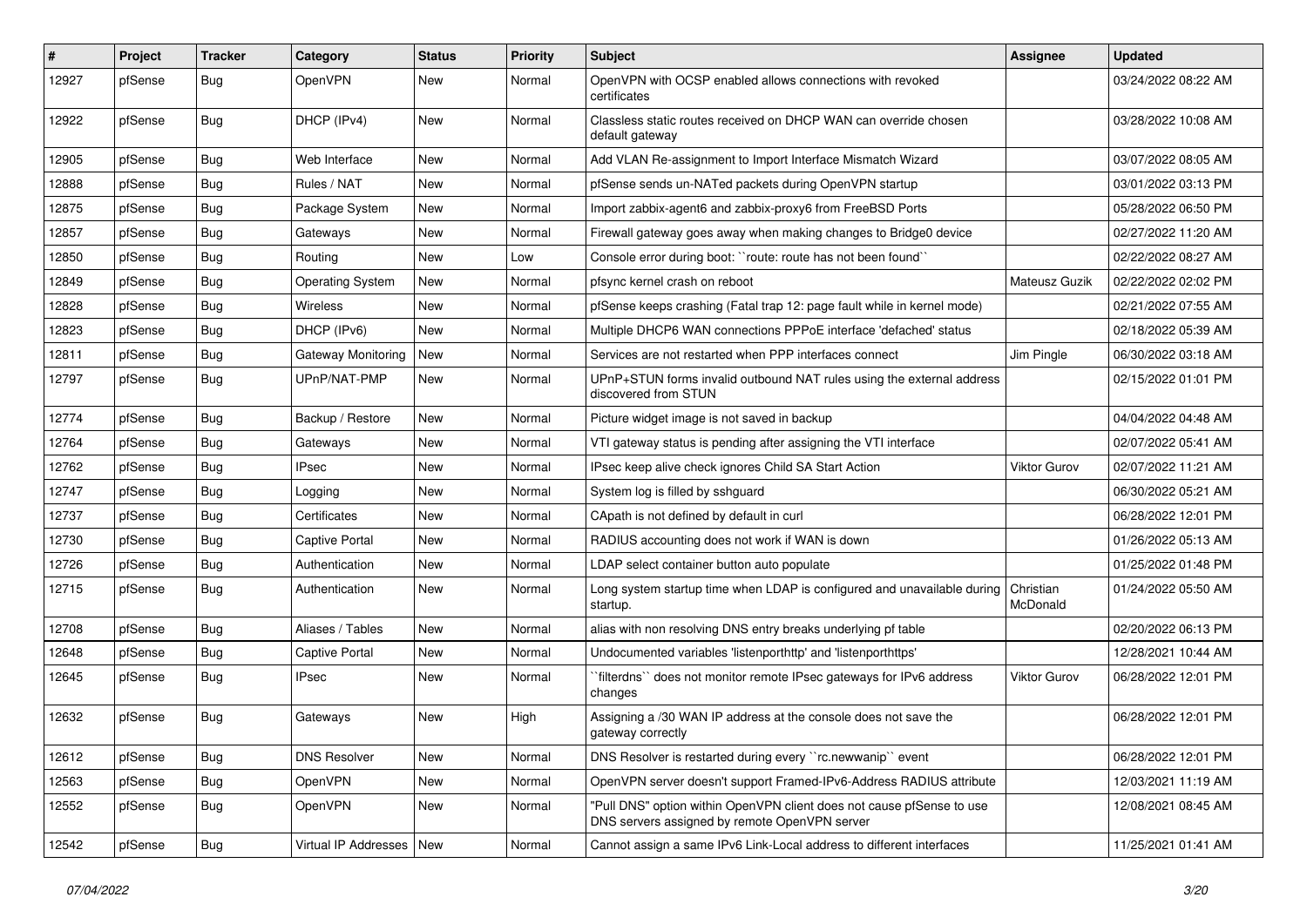| $\vert$ # | Project | <b>Tracker</b> | Category                        | <b>Status</b> | <b>Priority</b> | <b>Subject</b>                                                                                                                   | <b>Assignee</b> | <b>Updated</b>      |
|-----------|---------|----------------|---------------------------------|---------------|-----------------|----------------------------------------------------------------------------------------------------------------------------------|-----------------|---------------------|
| 12539     | pfSense | Bug            | Interfaces                      | <b>New</b>    | Low             | Changing VLAN ID for LAN interface in assignments silently fails.                                                                |                 | 11/23/2021 04:12 AM |
| 12519     | pfSense | <b>Bug</b>     | Authentication                  | <b>New</b>    | Normal          | Fail authentication using special character in password via the LDAP<br>connector                                                |                 | 11/12/2021 07:39 AM |
| 12509     | pfSense | Bug            | <b>OpenVPN</b>                  | <b>New</b>    | Normal          | Deffered authentication does not work with auth-gen-token external-auth<br>or pusk "auth-token"                                  |                 | 11/08/2021 04:01 AM |
| 12508     | pfSense | <b>Bug</b>     | <b>DHCP Relay</b>               | New           | Normal          | <b>DHCP Relay over VPN</b>                                                                                                       |                 | 11/06/2021 11:25 AM |
| 12504     | pfSense | <b>Bug</b>     | Interfaces                      | <b>New</b>    | Normal          | BCM57412 NetXtreme-E 10Gb RDMA Ethernet controller issue                                                                         |                 | 11/05/2021 04:51 AM |
| 12483     | pfSense | <b>Bug</b>     | Configuration<br>Backend        | New           | Normal          | GUI creates inconsistent config.xml                                                                                              |                 | 10/23/2021 06:48 AM |
| 12467     | pfSense | <b>Bug</b>     | Captive Portal                  | <b>New</b>    | Normal          | CP error on client disconnect after reboot                                                                                       |                 | 10/17/2021 05:35 AM |
| 12451     | pfSense | Bug            | Virtual IP Addresses            | New           | Normal          | deleteVIP() does not check RFC2136 Update Source                                                                                 |                 | 10/13/2021 10:06 AM |
| 12436     | pfSense | <b>Bug</b>     | <b>PPPoE Server</b>             | New           | Normal          | Pppoe server config gui does not allow setting of chap authentication, and<br>sets the network start address for allocation to 0 |                 | 10/21/2021 08:15 AM |
| 12421     | pfSense | Bug            | Rules / NAT                     | <b>New</b>    | Normal          | IPV6 limiter bug                                                                                                                 |                 | 10/02/2021 08:44 AM |
| 12401     | pfSense | <b>Bug</b>     | <b>Traffic Graphs</b>           | New           | Normal          | Traffic graphs with untagged and tagged VLAN on same interface                                                                   |                 | 09/23/2021 09:18 PM |
| 12393     | pfSense | <b>Bug</b>     | <b>Traffic Shaper</b><br>(ALTQ) | New           | Low             | Priority of gOthersLow higher than default queues                                                                                |                 | 09/21/2021 02:48 PM |
| 12357     | pfSense | <b>Bug</b>     | Captive Portal                  | <b>New</b>    | Normal          | Captive Portal popup Logout button loads full login page in popup when<br>clicked                                                |                 | 10/27/2021 12:10 PM |
| 12335     | pfSense | <b>Bug</b>     | <b>IPsec</b>                    | <b>New</b>    | Normal          | <b>IPsec DNS inefficiency</b>                                                                                                    | Jim Pingle      | 06/28/2022 12:01 PM |
| 12283     | pfSense | <b>Bug</b>     | Authentication                  | <b>New</b>    | Normal          | LDAP/RADIUS authentication servers configuration does not allow source<br>IP address to be specified                             |                 | 08/20/2021 01:15 AM |
| 12259     | pfSense | <b>Bug</b>     | <b>Operating System</b>         | <b>New</b>    | Normal          | Intel em NICs Suffering Performance Degradation on FreeBSD12                                                                     |                 | 02/25/2022 09:28 PM |
| 12249     | pfSense | Bug            | Backup / Restore                | New           | Normal          | HAProxy causing failed ACB backups                                                                                               |                 | 11/15/2021 11:58 PM |
| 12122     | pfSense | Bug            | Web Interface                   | New           | Normal          | Perform greedy actions asychronously                                                                                             |                 | 07/10/2021 01:10 PM |
| 12095     | pfSense | <b>Bug</b>     | Authentication                  | New           | Normal          | Memory leak in pcscd                                                                                                             |                 | 06/01/2022 01:01 PM |
| 12079     | pfSense | <b>Bug</b>     | <b>IGMP Proxy</b>               | <b>New</b>    | Normal          | IGMPProxy: kernel panic, Sleeping thread owns a non-sleepable lock                                                               | Mateusz Guzik   | 06/28/2022 12:01 PM |
| 12070     | pfSense | <b>Bug</b>     | DHCP (IPv4)                     | <b>New</b>    | Low             | <b>VLANO for WAN DHCP</b>                                                                                                        |                 | 12/23/2021 04:31 PM |
| 12067     | pfSense | <b>Bug</b>     | DHCP (IPv4)                     | New           | Very Low        | <b>DHCP Monitoring Statistics Error</b>                                                                                          |                 | 06/21/2021 08:39 AM |
| 12056     | pfSense | <b>Bug</b>     | Logging                         | <b>New</b>    | Normal          | Filterlog says "Unknown Option %u"                                                                                               |                 | 06/18/2021 05:51 AM |
| 12013     | pfSense | <b>Bug</b>     | Logging                         | <b>New</b>    | Low             | Reading log data is inefficient in certain cases                                                                                 |                 | 06/08/2021 07:35 AM |
| 11953     | pfSense | <b>Bug</b>     | <b>IGMP Proxy</b>               | New           | Normal          | XG-1541 crashes when igmpproxy is enabled and network interfaces<br>status change                                                |                 | 05/24/2021 04:55 PM |
| 11925     | pfSense | Bug            | OpenVPN                         | <b>New</b>    | Normal          | Calling-Station-Id always set to WAN IP                                                                                          |                 | 05/14/2021 09:27 AM |
| 11872     | pfSense | <b>Bug</b>     | Interfaces                      | New           | Normal          | gif interfaces reporting incorrect traffic counters                                                                              |                 | 12/30/2021 04:00 AM |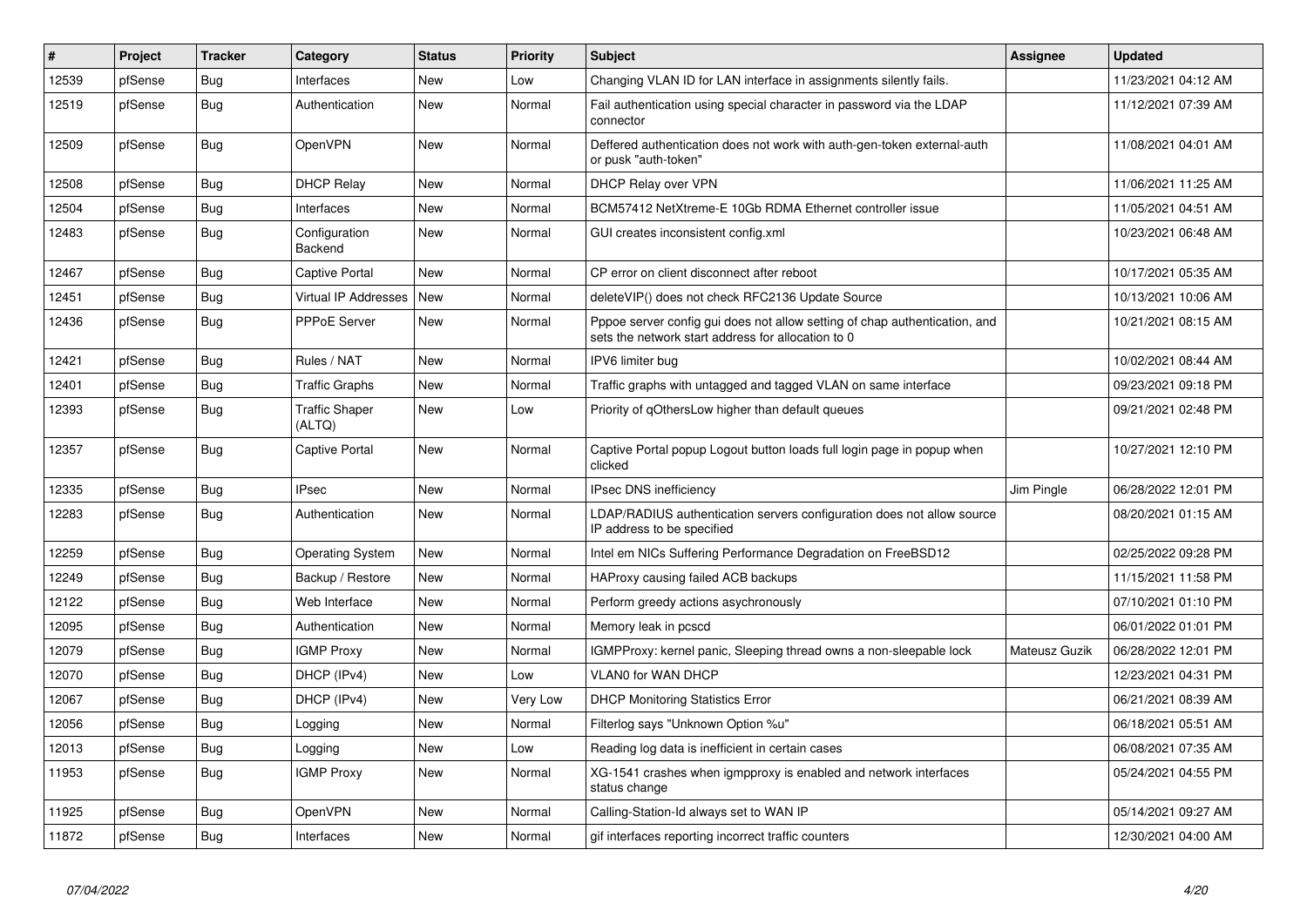| #     | Project | <b>Tracker</b> | Category           | <b>Status</b> | <b>Priority</b> | Subject                                                                                                                                                                                         | <b>Assignee</b>     | <b>Updated</b>      |
|-------|---------|----------------|--------------------|---------------|-----------------|-------------------------------------------------------------------------------------------------------------------------------------------------------------------------------------------------|---------------------|---------------------|
| 11786 | pfSense | <b>Bug</b>     | Services           | New           | Normal          | SSH incomplete setup and startup fail while recovering XML backup in a<br>fresh install of pfSense 2.5.0                                                                                        |                     | 04/17/2021 01:36 PM |
| 11778 | pfSense | Bug            | OpenVPN            | New           | Normal          | OpenVPN uses 100% CPU after experiencing packet loss                                                                                                                                            |                     | 02/28/2022 07:38 AM |
| 11761 | pfSense | Bug            | L2TP               | New           | Normal          | L2TP/IPsec VPN: PPP LCP negotiation occurs before user authentication                                                                                                                           |                     | 03/31/2021 04:52 AM |
| 11759 | pfSense | Bug            | Dashboard          | New           | Normal          | Traffic graphs on dashboard double upload on pppoe links                                                                                                                                        |                     | 12/30/2021 04:00 AM |
| 11731 | pfSense | <b>Bug</b>     | Hardware / Drivers | New           | Normal          | Missing support for Realtek USB NICs                                                                                                                                                            |                     | 03/30/2021 04:32 AM |
| 11730 | pfSense | Bug            | Web Interface      | New           | Normal          | Improve visibility of option selections in dark themes                                                                                                                                          |                     | 03/25/2021 09:38 PM |
| 11724 | pfSense | Bug            | Package System     | <b>New</b>    | Normal          | Packages unexpectedly removed when changing update branches                                                                                                                                     |                     | 03/29/2021 08:09 AM |
| 11717 | pfSense | <b>Bug</b>     | Rules / NAT        | New           | Normal          | Incorrect port forwarding rules if Destination port alias is not equal to<br>Redirect target port alias                                                                                         |                     | 03/22/2021 06:06 AM |
| 11715 | pfSense | Bug            | OpenVPN            | New           | Normal          | OpenVPN MTU                                                                                                                                                                                     |                     | 03/22/2021 01:35 AM |
| 11666 | pfSense | Bug            | Logging            | New           | Normal          | GUI Firewall log search not parsing filter.log beyond hard coded limit                                                                                                                          |                     | 03/12/2021 11:38 AM |
| 11657 | pfSense | Bug            | Interfaces         | New           | Normal          | netmap_ring_reinit error                                                                                                                                                                        |                     | 03/18/2021 10:32 PM |
| 11641 | pfSense | Bug            | Interfaces         | New           | Normal          | On xn based interfaces without the VLANMTU flag the first VLAN tag<br>defined does not follow the parent interface MTU settings. All subsequent<br>VLAN tags follow the parent interface's MTU. |                     | 03/09/2021 06:42 PM |
| 11619 | pfSense | Bug            | Upgrade            | New           | Normal          | Unable to upgrade 2.4.4-p3 to 2.5/21.02-p1                                                                                                                                                      |                     | 08/15/2021 10:00 AM |
| 11566 | pfSense | <b>Bug</b>     | Web Interface      | <b>New</b>    | Low             | Firewall Maximum Table Entries "default size" is whatever is entered                                                                                                                            |                     | 02/27/2021 10:01 AM |
| 11556 | pfSense | Bug            | Rules / NAT        | New           | Normal          | Kill all states associated with a NAT address                                                                                                                                                   |                     | 03/19/2021 10:29 AM |
| 11548 | pfSense | Bug            | Rules / NAT        | New           | Normal          | "rule expands to no valid combination" error from port forward automatic<br>rule mixing IPv4 and IPv6 elements                                                                                  |                     | 02/27/2021 03:18 PM |
| 11541 | pfSense | Bug            | OpenVPN            | New           | Normal          | OpenVPN status does not work properly when set to TCP and Concurrent<br>Connections $= 1$                                                                                                       |                     | 03/02/2021 02:27 PM |
| 11503 | pfSense | <b>Bug</b>     | OpenVPN            | <b>New</b>    | Normal          | Using multiple authentication backends on an OpenVPN server fails                                                                                                                               |                     | 02/23/2021 12:23 PM |
| 11473 | pfSense | <b>Bug</b>     | Web Interface      | New           | Normal          | System Activity shows invalid data on SG-3100                                                                                                                                                   |                     | 02/19/2021 08:12 PM |
| 11430 | pfSense | <b>Bug</b>     | Interfaces         | <b>New</b>    | Normal          | PHP console spam after Assigning Interfaces                                                                                                                                                     |                     | 10/09/2021 10:37 AM |
| 11429 | pfSense | <b>Bug</b>     | Web Interface      | New           | Normal          | System Log / Settings form activates "Reset Log Files" button on enter                                                                                                                          |                     | 10/28/2021 01:35 PM |
| 11418 | pfSense | <b>Bug</b>     | <b>IPsec</b>       | New           | Very Low        | 'NAT-T: Force' is broken for IPv6 IPsec                                                                                                                                                         |                     | 02/16/2021 08:25 AM |
| 11412 | pfSense | <b>Bug</b>     | Interfaces         | New           | Normal          | LLDPD Package Doesn't Work with Switchports                                                                                                                                                     |                     | 02/12/2021 08:12 PM |
| 11363 | pfSense | Bug            | Installer          | New           | Normal          | Clean Install 2.5.0 fails due to hardware incompability                                                                                                                                         |                     | 02/04/2021 11:06 AM |
| 11352 | pfSense | Bug            | FreeBSD            | New           | Low             | CTF types > 2^15 in the pfSense kernel config results in DTrace failing                                                                                                                         | Scott Long          | 03/17/2021 02:52 AM |
| 11335 | pfSense | <b>Bug</b>     | Interfaces         | New           | Normal          | Spoofing the MAC on a LAGG interface does not work for some NIC<br>types.                                                                                                                       |                     | 01/29/2021 09:10 AM |
| 11296 | pfSense | <b>Bug</b>     | Routing            | New           | Normal          | Static route targets may still reachable via default route when the gateway<br>they should route through is down                                                                                | <b>Viktor Gurov</b> | 06/28/2022 12:01 PM |
| 11268 | pfSense | <b>Bug</b>     | Web Interface      | New           | Normal          | Cookie named 'id' prevents Edit form fields being set properly                                                                                                                                  |                     | 09/03/2021 06:16 AM |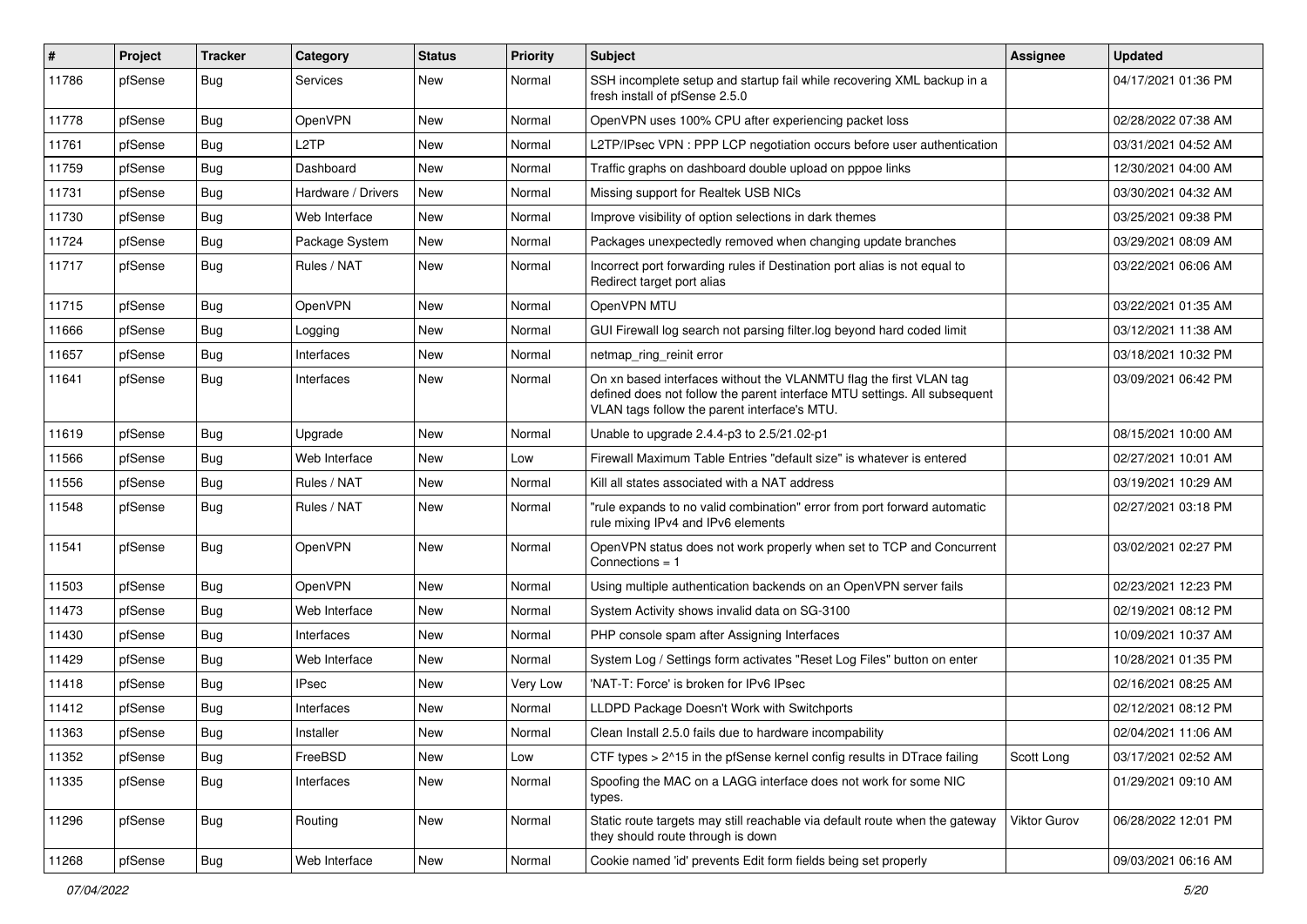| $\vert$ # | Project | <b>Tracker</b> | Category                     | <b>Status</b> | <b>Priority</b> | <b>Subject</b>                                                                                       | <b>Assignee</b>      | <b>Updated</b>      |
|-----------|---------|----------------|------------------------------|---------------|-----------------|------------------------------------------------------------------------------------------------------|----------------------|---------------------|
| 11232     | pfSense | <b>Bug</b>     | <b>Operating System</b>      | New           | Normal          | Fix pfSense fsync                                                                                    |                      | 01/08/2021 08:53 AM |
| 11203     | pfSense | Bug            | Certificates                 | <b>New</b>    | Normal          | certificate manager very slow                                                                        |                      | 12/31/2020 11:57 AM |
| 11184     | pfSense | <b>Bug</b>     | FreeBSD                      | New           | Normal          | PF: State policy cannot be configurable                                                              |                      | 02/09/2021 02:43 AM |
| 11177     | pfSense | <b>Bug</b>     | <b>Dynamic DNS</b>           | <b>New</b>    | Normal          | DDNSv6 not using Check IP Services                                                                   |                      | 12/21/2020 05:02 AM |
| 11149     | pfSense | Bug            | <b>DHCP Relay</b>            | New           | Normal          | DHCP relay won't start with DHCP server behind gateway                                               |                      | 03/22/2021 05:13 AM |
| 11147     | pfSense | <b>Bug</b>     | <b>Dynamic DNS</b>           | New           | Normal          | Domeneshop DynDNS IPv4 and IPv6                                                                      |                      | 12/09/2020 11:47 PM |
| 11110     | pfSense | <b>Bug</b>     | Backup / Restore             | New           | Normal          | Backup file should be checked before restoring a specific area                                       |                      | 12/05/2020 02:50 PM |
| 11093     | pfSense | <b>Bug</b>     | Wireless                     | New           | Low             | ral(4) driver non-functional in arm64                                                                |                      | 11/21/2020 10:45 AM |
| 11091     | pfSense | <b>Bug</b>     | Interfaces                   | New           | Normal          | Interfaces set as disabled in the configuration have an UP status in the<br>operating system at boot | Viktor Gurov         | 06/28/2022 12:01 PM |
| 10980     | pfSense | <b>Bug</b>     | <b>Operating System</b>      | New           | Normal          | rc.local is executed at login by rc.initial, and not at boot time.                                   |                      | 10/19/2020 09:39 AM |
| 10952     | pfSense | <b>Bug</b>     | Rules / NAT                  | New           | Low             | Inconsistency in Subnet Defaults Between Firewall Rules and Interface<br><b>Address Assignments</b>  |                      | 10/09/2020 12:50 PM |
| 10892     | pfSense | <b>Bug</b>     | Rules / NAT                  | <b>New</b>    | Low             | Large number of VLAN/LANs make floating rules are to read                                            | <b>Jared Dillard</b> | 02/01/2021 03:29 PM |
| 10875     | pfSense | Bug            | Gateways                     | New           | Normal          | PPP periodic reset does not fully restore gateway group round-robin<br>functionality                 | Luiz Souza           | 11/05/2020 07:44 AM |
| 10833     | pfSense | Bug            | Configuration<br>Backend     | New           | Normal          | unbound exits on configuration error when link status flaps on LAN<br>interface                      |                      | 08/13/2020 11:53 PM |
| 10822     | pfSense | <b>Bug</b>     | DHCP (IPv6)                  | New           | Normal          | Deprecated IPv6 prefix won't be announced as deprecated to clients                                   |                      | 08/10/2020 09:23 AM |
| 10765     | pfSense | <b>Bug</b>     | Authentication               | <b>New</b>    | Normal          | Ampersands in Idap_extended_query are escaped twice                                                  |                      | 09/02/2020 07:55 AM |
| 10729     | pfSense | <b>Bug</b>     | Package System               | New           | Normal          | Certificate verification failed for pkg.freebsd.org                                                  |                      | 07/05/2020 01:12 AM |
| 10726     | pfSense | <b>Bug</b>     | Rules / NAT                  | <b>New</b>    | Normal          | Sticky-connections option is bugged - sticky-address cannot be redefined                             |                      | 11/12/2020 10:12 AM |
| 10715     | pfSense | <b>Bug</b>     | <b>DHCP Relay</b>            | New           | Normal          | DHCPv6 relay always uses the "first" IPv6 address of an interface                                    |                      | 06/29/2020 05:01 AM |
| 10714     | pfSense | <b>Bug</b>     | DHCP (IPv6)                  | <b>New</b>    | Normal          | radvd only gives out the prefix of the "first" IPv6 address of an interface                          |                      | 10/06/2020 01:03 PM |
| 10712     | pfSense | <b>Bug</b>     | Rules / NAT                  | New           | Normal          | "default allow LAN IPv6 to any" rule does not work right after boot when<br>using IPv6 PD            |                      | 06/30/2020 12:17 AM |
| 10708     | pfSense | <b>Bug</b>     | Upgrade                      | New           | Normal          | ZFS bootpool boot symlink issue                                                                      | Luiz Souza           | 03/08/2021 07:03 AM |
| 10701     | pfSense | <b>Bug</b>     | Web Interface                | New           | Very Low        | Firewall Log too wide with Rule Description Column                                                   |                      | 06/25/2020 07:36 AM |
| 10690     | pfSense | <b>Bug</b>     | Installer                    | New           | Low             | Not possible to make UFS install on ZFS formatted drive                                              |                      | 04/21/2022 12:39 PM |
| 10671     | pfSense | Bug            | <b>Operating System</b>      | New           | Normal          | pfsense 2.4.5 1 does not boot on Gen2 2012R2 HyperV VM                                               |                      | 05/09/2021 06:39 AM |
| 10624     | pfSense | <b>Bug</b>     | <b>DNS Resolver</b>          | New           | Normal          | Unbound configuration memory leak with python module + register DHCP<br>leases active                |                      | 02/26/2021 10:27 AM |
| 10584     | pfSense | <b>Bug</b>     | Hardware / Drivers           | New           | Normal          | SG-3100 with M.2: shutdown instead of reboot                                                         |                      | 07/21/2020 03:08 AM |
| 10544     | pfSense | <b>Bug</b>     | User Manager /<br>Privileges | New           | Normal          | It's not possible to add a user to group operator using the gui                                      |                      | 04/21/2022 12:39 PM |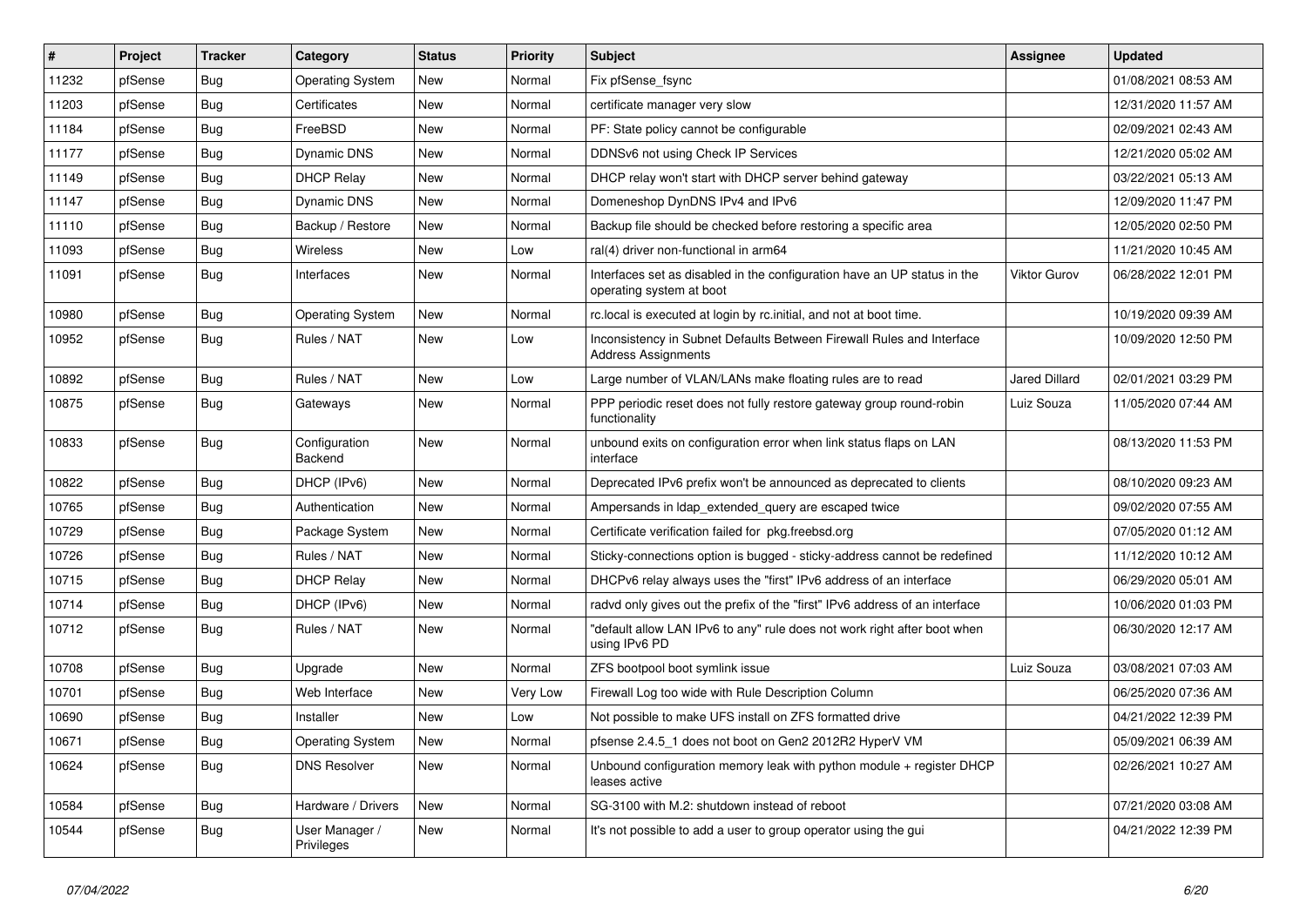| #     | Project | <b>Tracker</b> | Category              | <b>Status</b> | <b>Priority</b> | Subject                                                                                                              | <b>Assignee</b> | <b>Updated</b>      |
|-------|---------|----------------|-----------------------|---------------|-----------------|----------------------------------------------------------------------------------------------------------------------|-----------------|---------------------|
| 10530 | pfSense | <b>Bug</b>     | Upgrade               | New           | Normal          | Convert config version to be based on product version                                                                |                 | 04/21/2022 12:39 PM |
| 10513 | pfSense | Bug            | Rules / NAT           | New           | Normal          | State issues with policy routing and HA failover                                                                     |                 | 04/21/2022 12:39 PM |
| 10493 | pfSense | <b>Bug</b>     | <b>IPsec</b>          | New           | Normal          | filter_get_vpns_list() issues                                                                                        |                 | 05/06/2020 01:07 AM |
| 10352 | pfSense | <b>Bug</b>     | Authentication        | New           | Very Low        | RADIUS authentication fails with MSCHAPv1 or MSCHAPv2 when<br>passwords contain international characters             |                 | 06/20/2022 04:04 PM |
| 10342 | pfSense | Bug            | <b>DNS Resolver</b>   | New           | Normal          | Unbound domain overrides stop resolving periodically. They only resume<br>after the service has been restarted.      |                 | 03/13/2020 10:35 AM |
| 10325 | pfSense | Bug            | <b>Notifications</b>  | New           | Normal          | System/Advanced/Notifications/E-Mail - SMTP Notification E-Mail auth<br>password Unexpected Bahaviour                |                 | 10/30/2020 08:17 AM |
| 10311 | pfSense | <b>Bug</b>     | OpenVPN               | New           | Normal          | Too low net.link.ifqmaxlen causes packet drop under load when using<br>OpenVPN inside bridge interface under load    |                 | 08/10/2021 03:10 AM |
| 10310 | pfSense | Bug            | Upgrade               | New           | Normal          | Systems with low RAM and several packages may temporarily fail to load<br>large tables after an upgrade              |                 | 03/03/2020 07:55 AM |
| 10277 | pfSense | <b>Bug</b>     | Web Interface         | New           | Normal          | Sorting the log entries does not use year value                                                                      |                 | 02/24/2020 07:46 AM |
| 10271 | pfSense | <b>Bug</b>     | Web Interface         | New           | Normal          | Large number of VLAN/LANs make "Interfaces" menu hard to access                                                      |                 | 02/20/2020 04:46 AM |
| 10150 | pfSense | Bug            | <b>IGMP Proxy</b>     | New           | Normal          | IGMP Proxy does not scale to hundreds of streams                                                                     |                 | 01/03/2020 02:56 AM |
| 10143 | pfSense | <b>Bug</b>     | <b>DNS Resolver</b>   | New           | Normal          | System hostname DNS entry is assigned to the wrong IP on multi-wan<br>setups                                         |                 | 12/31/2019 02:33 PM |
| 10000 | pfSense | Bug            | <b>Dynamic DNS</b>    | New           | Normal          | Azure Dynamic DNS A and AAAA Records for Apex Zone                                                                   |                 | 03/31/2020 09:03 AM |
| 9889  | pfSense | <b>Bug</b>     | Certificates          | New           | Very Low        | CRL check for Intermediate CA CRLs fails                                                                             | Jim Pingle      | 11/08/2019 11:03 AM |
| 9837  | pfSense | <b>Bug</b>     | Interfaces            | New           | Very Low        | ipv6 is not completely disabled on the interfaces                                                                    |                 | 10/24/2019 01:16 AM |
| 9805  | pfSense | <b>Bug</b>     | Dynamic DNS           | New           | Normal          | dynDNS cloudflare multiple entries                                                                                   |                 | 10/02/2019 04:51 PM |
| 9755  | pfSense | <b>Bug</b>     | Package System        | New           | Very Low        | package description wrong link<br>https://www.freshports.org/security/openvpn-client-export                          |                 | 09/13/2019 07:22 AM |
| 9737  | pfSense | <b>Bug</b>     | <b>Traffic Graphs</b> | New           | Normal          | traffic-graphs.js shows incorrect units inside the chart                                                             |                 | 09/09/2019 06:35 AM |
| 9698  | pfSense | <b>Bug</b>     | <b>RRD Graphs</b>     | New           | Normal          | Monitoring graphs do not retain state after auto-refresh                                                             |                 | 08/26/2019 02:09 AM |
| 9690  | pfSense | <b>Bug</b>     | Interfaces            | New           | Normal          | Ethernet flow control should be disabled by default                                                                  |                 | 08/19/2019 06:45 PM |
| 9677  | pfSense | <b>Bug</b>     | Dashboard             | New           | Normal          | Dashboard hangs when widget needs data from a remote host which is<br>down                                           |                 | 08/13/2019 09:15 AM |
| 9664  | pfSense | <b>Bug</b>     | <b>Dynamic DNS</b>    | New           | Normal          | DynDNS and Dual-wan problem with CloudFlare (works with No-Ip)                                                       |                 | 08/03/2019 10:00 AM |
| 9654  | pfSense | Bug            | <b>DNS Resolver</b>   | New           | Normal          | After reboot, the DNS resolver must be restarted before it will advertise the<br>ipv6 DNS address of the router.     |                 | 11/20/2020 03:12 AM |
| 9650  | pfSense | <b>Bug</b>     | Gateways              | New           | Normal          | IPv6 connection drops (ir-)regular on Kabelvodafone (German cable<br>ISP)                                            |                 | 07/27/2019 07:14 AM |
| 9626  | pfSense | <b>Bug</b>     | Web Interface         | New           | Normal          | When deny write permission is assigned to a user, there is no error<br>feedback if the user tries to write something |                 | 06/25/2022 05:41 PM |
| 9585  | pfSense | Bug            | Interfaces            | New           | Normal          | 6RD: Unable to reach hosts on within same 6rd-domain                                                                 |                 | 08/14/2019 02:39 PM |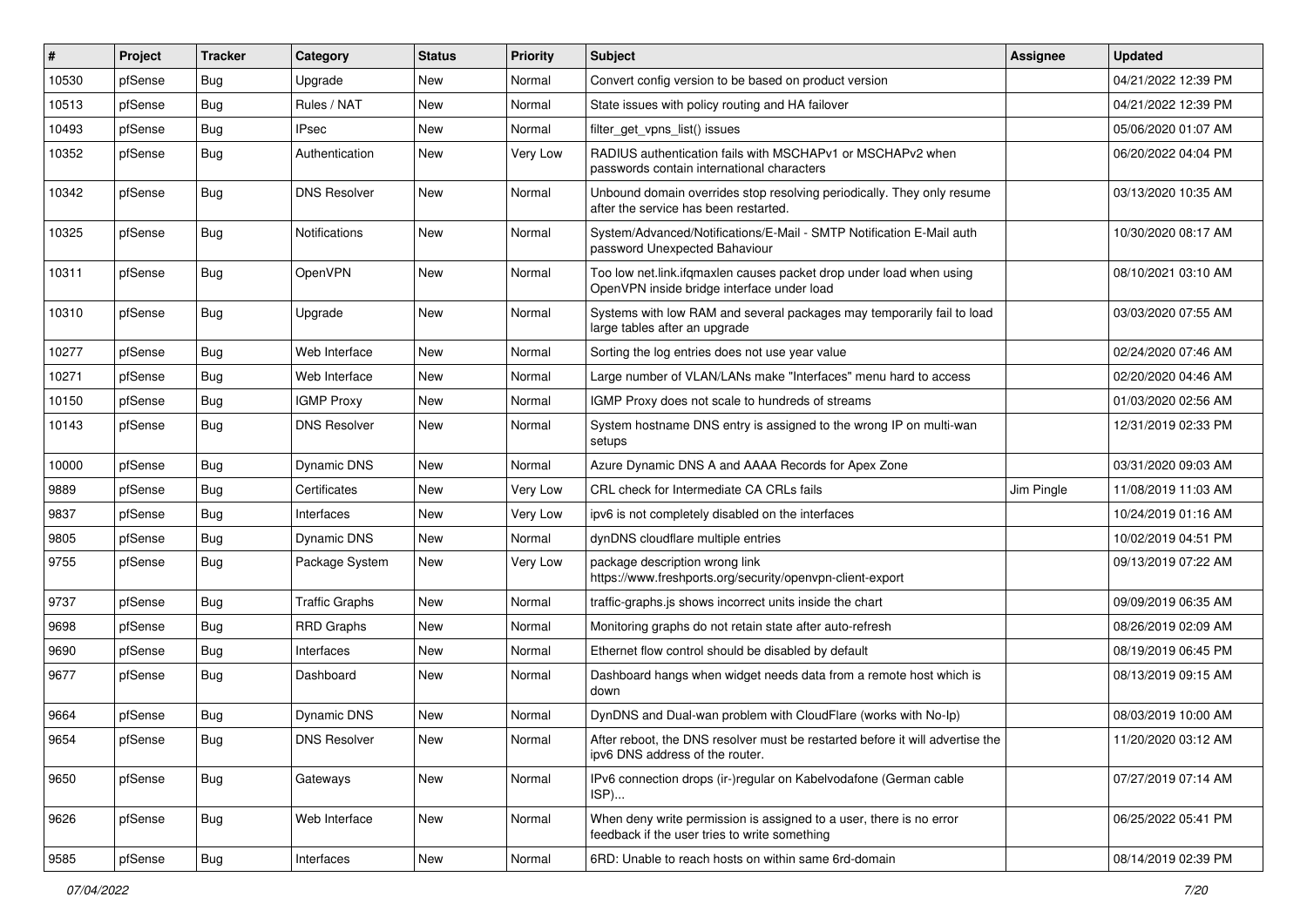| #    | Project | <b>Tracker</b> | Category                                 | <b>Status</b> | <b>Priority</b> | Subject                                                                                                 | Assignee   | <b>Updated</b>      |
|------|---------|----------------|------------------------------------------|---------------|-----------------|---------------------------------------------------------------------------------------------------------|------------|---------------------|
| 9566 | pfSense | <b>Bug</b>     | <b>Traffic Graphs</b>                    | New           | Normal          | Traffic graph displays traffic incorrectly                                                              |            | 11/18/2019 07:54 AM |
| 9504 | pfSense | <b>Bug</b>     | <b>Dynamic DNS</b>                       | New           | Normal          | Multiple Dynamic DNS update notifications for the same interface, not<br>differentiated by the hostname |            | 05/07/2019 07:46 AM |
| 9485 | pfSense | <b>Bug</b>     | User Manager /<br>Privileges             | New           | Normal          | password match error on system_usermanager causes Group<br>membership to be reset.                      |            | 04/26/2019 08:52 AM |
| 9453 | pfSense | <b>Bug</b>     | <b>LAGG Interfaces</b>                   | New           | Normal          | VLAN Interfaces on LAGG get orphaned at boot                                                            |            | 08/21/2019 11:16 AM |
| 9353 | pfSense | <b>Bug</b>     | Dashboard                                | New           | Low             | PHPSession errors from limited access to dashboard and widgets                                          |            | 10/06/2020 09:31 AM |
| 9344 | pfSense | <b>Bug</b>     | Translations                             | New           | Normal          | OpenVPN click NCP Algorithms will always go to DH Parameters<br>website(in Chinese-Taiwan)              |            | 10/21/2021 03:48 AM |
| 9343 | pfSense | <b>Bug</b>     | DHCP (IPv4)                              | New           | Normal          | diag_arp.php times out with large DHCPD leases table                                                    |            | 08/14/2019 01:19 PM |
| 9338 | pfSense | <b>Bug</b>     | <b>IGMP Proxy</b>                        | New           | Normal          | igmpproxy ignoring downstream vlan interface                                                            |            | 02/22/2019 03:48 AM |
| 9295 | pfSense | <b>Bug</b>     | PPPoE Server                             | New           | Very High       | IPv6 PD does not work with PPPOE (Server & Client)                                                      |            | 05/15/2022 10:53 AM |
| 9241 | pfSense | <b>Bug</b>     | Interfaces                               | New           | Normal          | Ethernet link cycles up/down if "auto-negotiate" is explicitly selected in<br>interface configuration   |            | 12/31/2018 08:36 PM |
| 9192 | pfSense | <b>Bug</b>     | <b>PPP</b> Interfaces                    | New           | Normal          | PPPoE daemon selects wrong interface                                                                    |            | 08/20/2019 10:05 AM |
| 9183 | pfSense | Bug            | <b>LAGG Interfaces</b>                   | New           | Very Low        | OpenVPN Lagg Interface not working after restart or new start                                           |            | 08/21/2019 11:17 AM |
| 9179 | pfSense | <b>Bug</b>     | <b>NAT Reflection</b>                    | New           | Normal          | NAT reflection fix implemented for #8604 is causing WebUI and XMLRPC<br>to fail on slave                |            | 03/27/2020 08:01 PM |
| 9167 | pfSense | Bug            | Rules / NAT                              | <b>New</b>    | Normal          | Some Important ICMPv6 Traffic Not Allowed by Default Rules                                              |            | 08/14/2019 01:00 PM |
| 9149 | pfSense | Bug            | Package System                           | New           | Low             | Continued issues with /tmp and /var in RAM on 2.4                                                       |            | 11/24/2018 11:56 AM |
| 9140 | pfSense | Bug            | Logging                                  | New           | Very Low        | Unexpected rule can be displayed when looking up filter log entry with<br>multiple matching rules       |            | 08/19/2019 02:56 PM |
| 9136 | pfSense | Bug            | DHCP (IPv6)                              | New           | High            | IPv6 Tracking Interfaces Lose IPv6 Address in Certain Cases                                             |            | 04/21/2022 12:39 PM |
| 9101 | pfSense | Bug            | <b>Traffic Graphs</b>                    | New           | Normal          | Traffic Graphs/Dashboard Slows Downloads Being Performed by the<br>Same Firefox Browser                 |            | 08/21/2019 09:18 AM |
| 9087 | pfSense | Bug            | <b>Traffic Graphs</b>                    | New           | Normal          | Traffic Graph Widget Legend Not Updating                                                                |            | 08/14/2019 12:38 PM |
| 9037 | pfSense | Bug            | <b>DNS Resolver</b>                      | <b>New</b>    | Normal          | Unbound not logging to syslog after reboot                                                              |            | 10/12/2018 05:09 AM |
| 9035 | pfSense | <b>Bug</b>     | Rules / NAT                              | New           | Normal          | Inactive Interfaces are Hidden in Firewall Rules                                                        |            | 08/14/2019 12:39 PM |
| 8964 | pfSense | <b>Bug</b>     | <b>IPsec</b>                             | New           | High            | IPsec async cryptography advanced setting - TCP traffic not passing<br>through                          | Luiz Souza | 12/08/2020 12:09 PM |
| 8963 | pfSense | Bug            | <b>Traffic Shaper</b><br>(Limiters)      | New           | Normal          | 2.4.4 Limiters don't work after CARP fail-over                                                          |            | 12/10/2018 06:40 AM |
| 8846 | pfSense | <b>Bug</b>     | Gateways                                 | New           | Low             | Misleading gateway error message adding/editing static routes using a<br>disabled interface             |            | 08/21/2019 11:29 AM |
| 8831 | pfSense | <b>Bug</b>     | IPv6 Router<br>Advertisements<br>(RADVD) | New           | Very High       | Radvd causes latency spikes                                                                             |            | 04/19/2021 04:51 AM |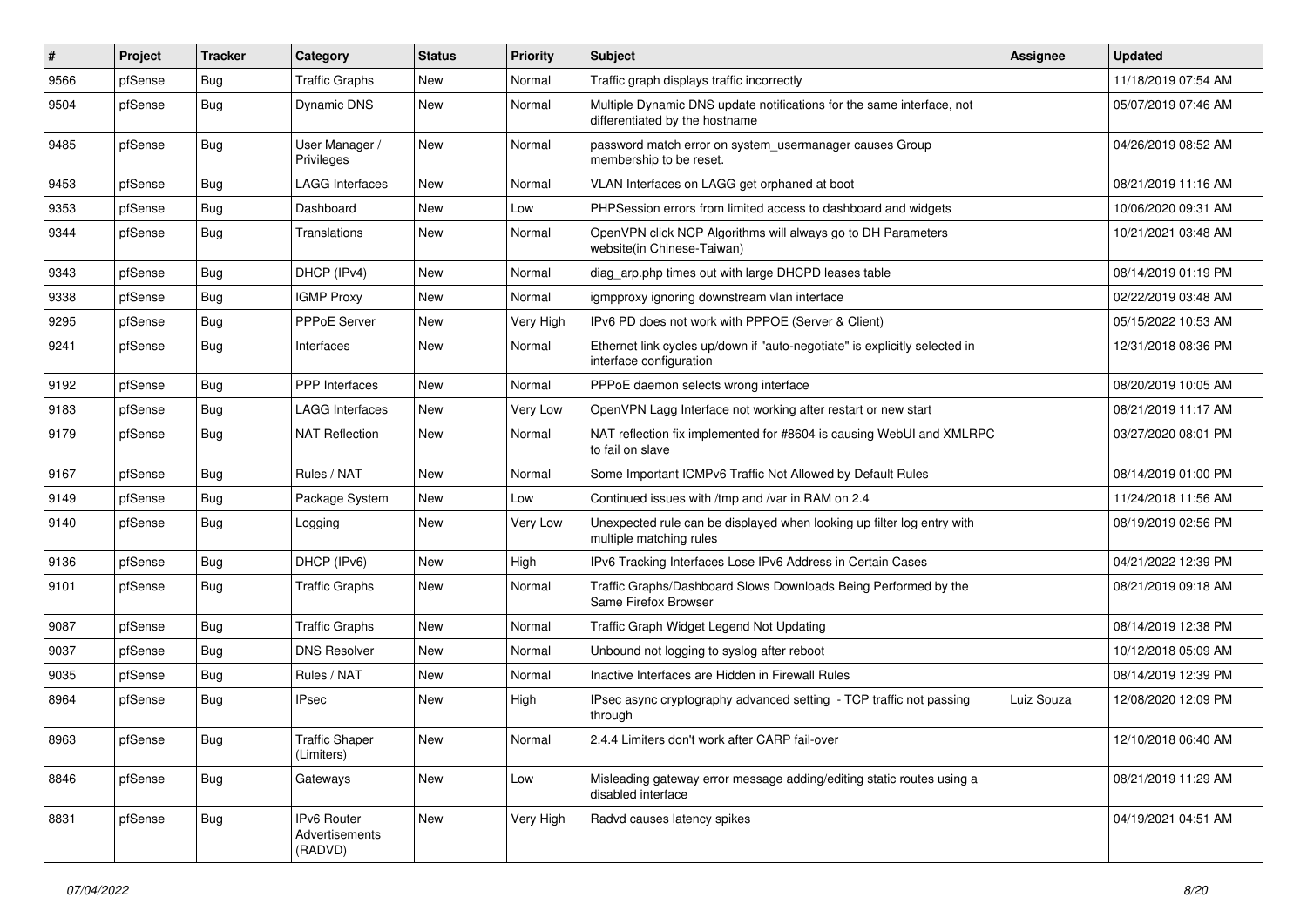| $\vert$ # | Project | <b>Tracker</b> | Category                        | <b>Status</b> | <b>Priority</b> | Subject                                                                                                                      | <b>Assignee</b> | <b>Updated</b>      |
|-----------|---------|----------------|---------------------------------|---------------|-----------------|------------------------------------------------------------------------------------------------------------------------------|-----------------|---------------------|
| 8820      | pfSense | <b>Bug</b>     | Rules / NAT                     | New           | Low             | System/Advanced/Misc - "Do not kill connections when schedule expires"<br>UN-checked still leaves existing connections open. |                 | 07/28/2020 10:59 AM |
| 8815      | pfSense | Bug            | Interfaces                      | New           | Normal          | IP addresses are removed from interfaces when link is lost and either IPv4<br>or IPv6 is dynamic                             | Luiz Souza      | 07/21/2021 07:49 AM |
| 8804      | pfSense | Bug            | <b>PPP</b> Interfaces           | <b>New</b>    | Normal          | Netgate SG-1000 PPPoE Keepalives not prioritized, internet drops                                                             |                 | 08/20/2019 10:06 AM |
| 8770      | pfSense | <b>Bug</b>     | Interfaces                      | New           | Normal          | QinQ interfaces always show as active                                                                                        |                 | 02/01/2020 09:47 AM |
| 8711      | pfSense | <b>Bug</b>     | <b>IGMP Proxy</b>               | New           | Normal          | igmpproxy with PPPoE Interfaces                                                                                              |                 | 07/28/2018 09:21 AM |
| 8686      | pfSense | Bug            | <b>IPsec</b>                    | <b>New</b>    | Normal          | IPsec VTI: Assigned interface firewall rules are never parsed                                                                |                 | 02/10/2021 12:15 PM |
| 8614      | pfSense | <b>Bug</b>     | DHCP (IPv4)                     | New           | Normal          | Cannot remove Additional BOOTP/DHCP Options                                                                                  |                 | 08/21/2019 09:15 AM |
| 8570      | pfSense | Bug            | <b>XML Parser</b>               | <b>New</b>    | Normal          | Empty (dn)shaper config gets populated with newline                                                                          |                 | 08/20/2019 02:45 PM |
| 8567      | pfSense | Bug            | CARP                            | New           | Normal          | Using IPv6 VIP alias for services may affect CARP IPv6 VIP work                                                              |                 | 06/12/2018 01:26 PM |
| 8566      | pfSense | <b>Bug</b>     | CARP                            | New           | Normal          | Wrong IPv6 source in NS request in case using of IPv6 alias                                                                  |                 | 06/12/2018 01:26 PM |
| 8526      | pfSense | Bug            | Interfaces                      | New           | Normal          | DHCP client ignores server replies when 802.1q tagging is used                                                               |                 | 08/14/2019 10:52 AM |
| 8512      | pfSense | <b>Bug</b>     | <b>PPP</b> Interfaces           | New           | Normal          | PPPoE reconnect fails after interface flap                                                                                   |                 | 08/20/2019 10:06 AM |
| 8500      | pfSense | Bug            | Dynamic DNS                     | New           | Low             | Incorrect categorization of status/info messages from phpDynDNS                                                              |                 | 08/16/2019 12:50 PM |
| 8464      | pfSense | Bug            | Wireless                        | New           | Very Low        | Wireless USB card does not connect to WiFi automatically after reboot/halt                                                   |                 | 06/19/2020 03:44 AM |
| 8435      | pfSense | <b>Bug</b>     | Interfaces                      | New           | Normal          | DHCPv6 unusable in certain circumstances (US AT&T Fiber, etc.)                                                               |                 | 08/14/2019 10:52 AM |
| 8432      | pfSense | <b>Bug</b>     | Dynamic DNS                     | New           | Normal          | Dynamic DNS Client gives an error that it can't find IPv6 address when<br>WAN interface is a LAGG                            |                 | 09/17/2020 05:23 AM |
| 8419      | pfSense | <b>Bug</b>     | Web Interface                   | <b>New</b>    | Normal          | webgui, when menubar is fixed to the top of the screen, the last items of<br>long menus cannot be seen/used.                 |                 | 07/19/2018 03:10 PM |
| 8406      | pfSense | <b>Bug</b>     | Dynamic DNS                     | <b>New</b>    | Normal          | DDNS IPV6 Cloudflare Client does not detect PPOE address                                                                     |                 | 03/31/2018 11:56 AM |
| 8401      | pfSense | <b>Bug</b>     | Installer                       | New           | Normal          | Issues related to keys representing alphabetic characters specific to<br>Scandinavian languages and to some other keys.      |                 | 03/30/2018 11:06 AM |
| 8380      | pfSense | Bug            | OpenVPN                         | New           | Normal          | OpenVPN RADIUS password length is not constant                                                                               | Jim Pingle      | 07/17/2020 11:46 AM |
| 8343      | pfSense | <b>Bug</b>     | Gateways                        | New           | Normal          | Gateway Routes (Default Routes) not removed in Kernel when removed<br>from GUI                                               |                 | 05/14/2020 01:22 AM |
| 8335      | pfSense | Bug            | <b>LAGG Interfaces</b>          | New           | Normal          | System hang with LACP downlink to UniFi switch                                                                               |                 | 08/21/2019 11:18 AM |
| 8325      | pfSense | Bug            | UPnP/NAT-PMP                    | New           | Normal          | UPnP not available for pppoe-Clients                                                                                         |                 | 11/15/2020 10:33 AM |
| 8324      | pfSense | i Bug          | Hardware / Drivers              | New           | Normal          | bxe cards require promisc for OSPF                                                                                           | Luiz Souza      | 05/25/2020 03:19 PM |
| 8313      | pfSense | Bug            | Notifications                   | New           | Normal          | STARTTLS auto detection not working                                                                                          |                 | 04/21/2022 12:39 PM |
| 8285      | pfSense | <b>Bug</b>     | Web Interface                   | New           | Normal          | Actions on stale data may result in catastrophic results                                                                     |                 | 01/16/2018 08:08 PM |
| 8263      | pfSense | <b>Bug</b>     | <b>Traffic Shaper</b><br>(ALTQ) | New           | Normal          | Cannot create a nonlinear `Link Share` service curve because of: "the sum<br>of the child bandwidth higher than parent"      |                 | 11/05/2020 07:31 AM |
| 8233      | pfSense | Bug            | <b>NAT Reflection</b>           | New           | Very Low        | NAT reflection back to originating host broken when using FQDN-based IP<br>aliases                                           |                 | 08/21/2019 10:53 AM |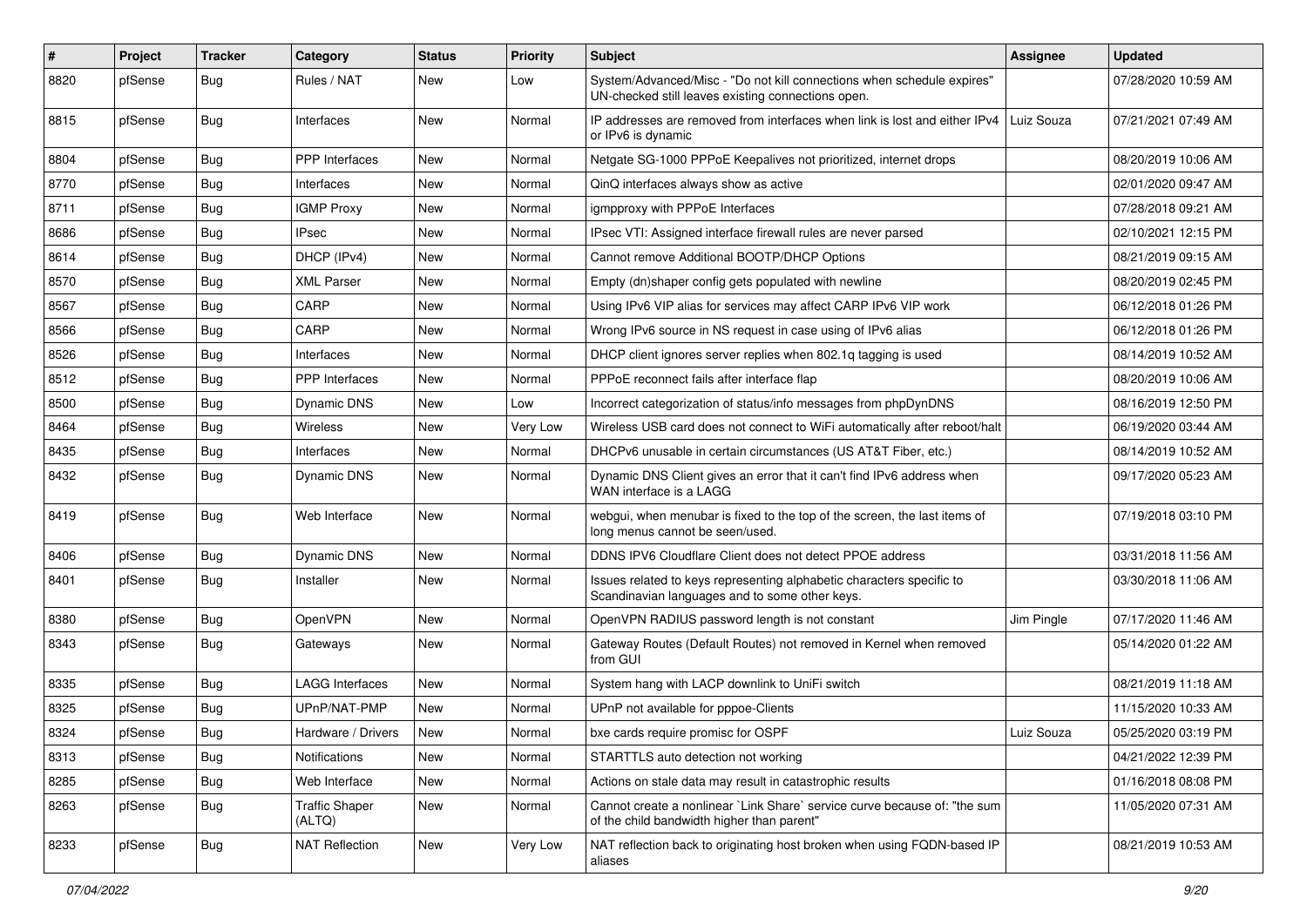| $\vert$ # | Project | <b>Tracker</b> | Category                            | <b>Status</b> | <b>Priority</b> | <b>Subject</b>                                                                                                                                                                | <b>Assignee</b> | <b>Updated</b>      |
|-----------|---------|----------------|-------------------------------------|---------------|-----------------|-------------------------------------------------------------------------------------------------------------------------------------------------------------------------------|-----------------|---------------------|
| 8207      | pfSense | Bug            | <b>Operating System</b>             | New           | Normal          | 2.4 cannot boot as a Xen VM with more than 7 NICs                                                                                                                             |                 | 06/25/2022 05:42 PM |
| 8192      | pfSense | <b>Bug</b>     | Gateway Monitoring                  | <b>New</b>    | Low             | dpinger - Change in ISP link-local IPv6 address drops connectivity                                                                                                            | Luiz Souza      | 11/05/2020 07:31 AM |
| 8177      | pfSense | Bug            | Package System                      | New           | Normal          | '/xsl/package.xsl" is referenced in package XML files but not on the<br>firewall                                                                                              |                 | 08/14/2019 09:56 AM |
| 8176      | pfSense | <b>Bug</b>     | Package System                      | <b>New</b>    | Normal          | /schema/packages.dtd -- referenced in *xml, but missing?                                                                                                                      |                 | 12/09/2017 06:52 PM |
| 8158      | pfSense | <b>Bug</b>     | Interfaces                          | New           | High            | IPv6 Track Interface issue with more than one WAN-Gateway and a<br>number of internal interfaces at least track interface from one interface<br>does not work on regular base |                 | 12/03/2017 09:00 AM |
| 8157      | pfSense | <b>Bug</b>     | Dashboard                           | <b>New</b>    | Very Low        | Traffic Graph clutter from time to time                                                                                                                                       |                 | 12/03/2017 06:40 AM |
| 8130      | pfSense | <b>Bug</b>     | <b>Traffic Graphs</b>               | New           | Normal          | Status - Monitoring - Area chart displays traffic data differently than Line or<br>Bar charts                                                                                 |                 | 11/26/2017 01:40 PM |
| 8122      | pfSense | Bug            | OpenVPN                             | New           | Normal          | openypn client is unable to use OTP (temporary) passwords                                                                                                                     |                 | 04/16/2018 09:28 AM |
| 8113      | pfSense | <b>Bug</b>     | Interfaces                          | New           | Normal          | MTU setting on bridge, openvpn clients ignored                                                                                                                                |                 | 12/31/2021 05:55 PM |
| 8100      | pfSense | <b>Bug</b>     | CARP                                | <b>New</b>    | Normal          | pfsync Initially Deletes States on Primary for Connections Established<br>through Secondary                                                                                   | Luiz Souza      | 02/08/2022 12:59 PM |
| 8095      | pfSense | Bug            | Translations                        | New           | Normal          | Unescaped simple quotes break JavaScript features when the French<br>translation is enabled                                                                                   |                 | 08/21/2019 09:06 AM |
| 8089      | pfSense | <b>Bug</b>     | Interfaces                          | New           | High            | VLAN page breaks after config restore to new hardware.                                                                                                                        |                 | 11/21/2017 01:38 PM |
| 8087      | pfSense | <b>Bug</b>     | Authentication                      | New           | Normal          | Provide Calling-Station-ID to RADIUS backed VPN connections                                                                                                                   |                 | 06/06/2020 05:36 AM |
| 8076      | pfSense | <b>Bug</b>     | Backup / Restore                    | <b>New</b>    | Normal          | User can easily apply an unusable interface configuration after restore                                                                                                       |                 | 08/14/2019 10:52 AM |
| 8073      | pfSense | Bug            | <b>IPsec</b>                        | New           | Normal          | Traffic inexplicably not going through IPSEC despite (in theory) matching<br><b>SPs</b>                                                                                       |                 | 11/09/2017 02:51 AM |
| 8072      | pfSense | Bug            | <b>Traffic Shaper</b><br>(Limiters) | New           | Normal          | Limiter / Queue mask issues?                                                                                                                                                  | Ivor Kreso      | 11/08/2017 07:56 PM |
| 8066      | pfSense | <b>Bug</b>     | Routing                             | <b>New</b>    | Normal          | Static routes not applied when they go out a interface using carp                                                                                                             |                 | 11/08/2017 02:04 AM |
| 8050      | pfSense | Bug            | Interfaces                          | <b>New</b>    | High            | Enabling bridge while interfaces have link freezes console                                                                                                                    |                 | 11/03/2017 04:38 PM |
| 8013      | pfSense | Bug            | <b>IPsec</b>                        | <b>New</b>    | Normal          | IPsec MSS clamping value shared for IPv4 and IPv6                                                                                                                             | Luiz Souza      | 10/28/2021 01:37 PM |
| 8004      | pfSense | <b>Bug</b>     | <b>NAT Reflection</b>               | <b>New</b>    | Normal          | Error notice for a deleted NAT that had a RULE or an existing NAT which<br>is claimed to have no NAT port                                                                     |                 | 10/24/2017 06:39 PM |
| 7986      | pfSense | Bug            | <b>Wireless</b>                     | New           | Normal          | WLAN card no longer properly initialized under 2.4.0                                                                                                                          |                 | 06/19/2020 08:08 AM |
| 7977      | pfSense | <b>Bug</b>     | Translations                        | New           | Normal          | English text shown in stead of translated text (Routing - Gateway groups -<br>edit)                                                                                           |                 | 08/21/2019 11:28 AM |
| 7964      | pfSense | Bug            | Multi-WAN                           | New           | Normal          | Restart openvpn on gateway switching                                                                                                                                          |                 | 08/19/2019 12:35 PM |
| 7943      | pfSense | <b>Bug</b>     | Web Interface                       | New           | Normal          | CSS Overflow Fix for Drop Down Menus in webConfigurator                                                                                                                       |                 | 11/21/2020 02:54 PM |
| 7899      | pfSense | <b>Bug</b>     | <b>Traffic Shaper</b><br>(ALTQ)     | New           | Normal          | a floating 'match' rule on LAN does not put traffic from a broswer on a<br>clientpc into a shaper queue                                                                       |                 | 09/28/2017 09:16 AM |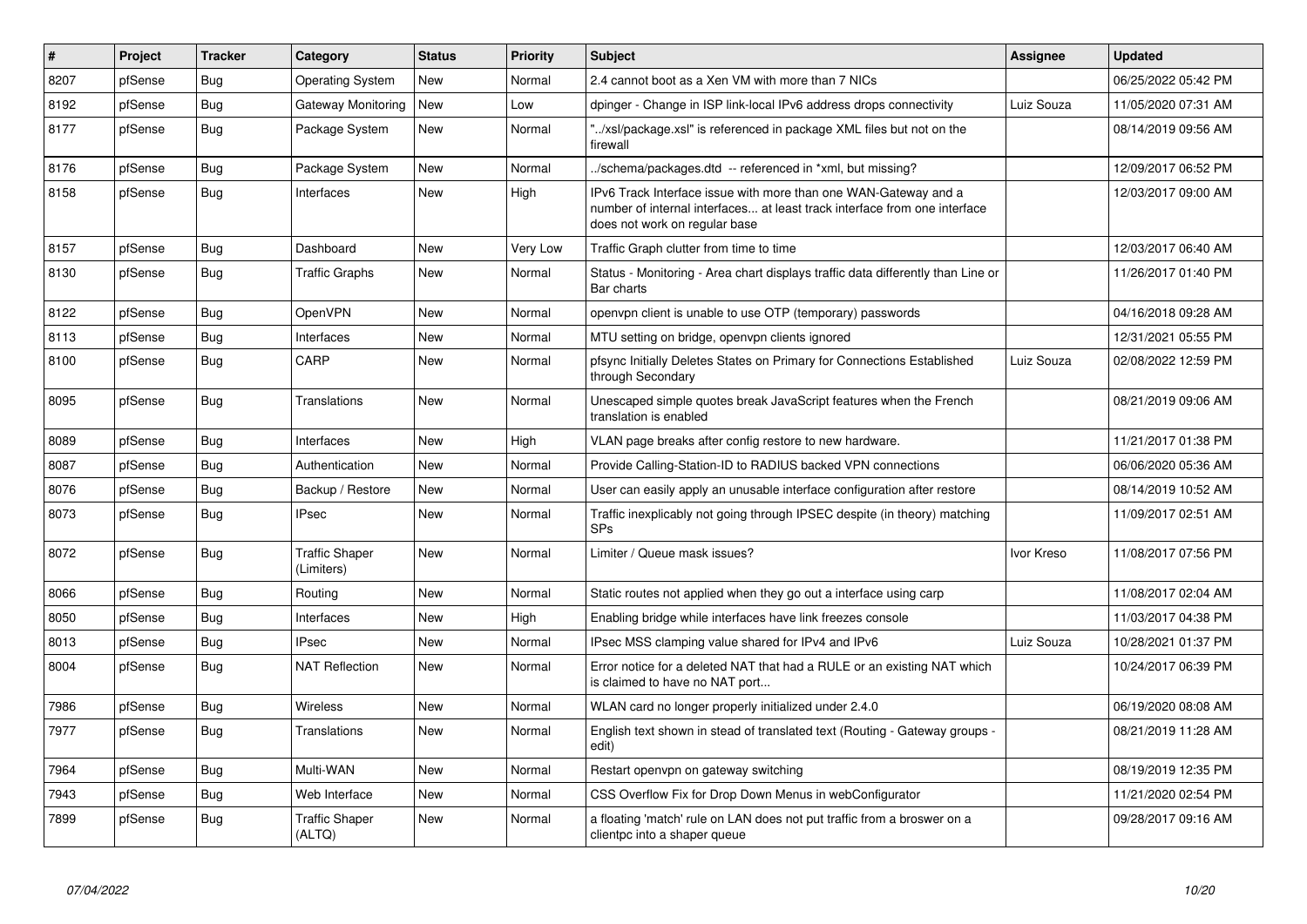| $\vert$ # | Project | <b>Tracker</b> | Category                                        | <b>Status</b> | <b>Priority</b> | Subject                                                                                                                           | <b>Assignee</b>      | <b>Updated</b>      |
|-----------|---------|----------------|-------------------------------------------------|---------------|-----------------|-----------------------------------------------------------------------------------------------------------------------------------|----------------------|---------------------|
| 7863      | pfSense | <b>Bug</b>     | User Manager /<br>Privileges                    | New           | Normal          | The "WebCfg - All pages" permission inclueds the "User - System: Shell<br>account access" even though that is not a WebCofg page. |                      | 09/16/2017 05:13 AM |
| 7857      | pfSense | <b>Bug</b>     | Dashboard                                       | New           | Very Low        | Interfaces Widget U/I fails to wrap IPV6 addresses when the string is too<br>wide for the widget                                  |                      | 08/13/2019 09:15 AM |
| 7848      | pfSense | Bug            | <b>Diagnostics</b>                              | <b>New</b>    | Low             | NDP Table Sort by Expiration Error                                                                                                |                      | 08/26/2019 02:56 PM |
| 7821      | pfSense | <b>Bug</b>     | DHCP (IPv6)                                     | New           | Normal          | GIF does not support broadcast                                                                                                    |                      | 08/29/2017 10:50 AM |
| 7788      | pfSense | Bug            | Dashboard                                       | New           | Low             | Irregular updating of widgets like cpu/uptime on system widget.                                                                   |                      | 08/21/2019 09:03 AM |
| 7779      | pfSense | Bug            | OpenVPN                                         | New           | Normal          | Traffic crossing a site-to-site OpenVPN tunnel fails to fragment.                                                                 |                      | 06/02/2021 08:26 AM |
| 7757      | pfSense | <b>Bug</b>     | Backup / Restore                                | New           | Normal          | Auto Config Backup fails to upload unless Default Gateway is up                                                                   |                      | 08/16/2019 12:47 PM |
| 7737      | pfSense | <b>Bug</b>     | <b>IPv6 Router</b><br>Advertisements<br>(RADVD) | New           | Normal          | radvd error message                                                                                                               |                      | 08/13/2019 09:41 AM |
| 7734      | pfSense | Bug            | DHCP (IPv6)                                     | <b>New</b>    | Normal          | Using opton ia pd0 does not renew prefix and prefix get dropped                                                                   |                      | 07/31/2017 03:46 AM |
| 7730      | pfSense | Bug            | Interfaces                                      | New           | High            | 2.3.4 1 greX: loop detected when hit save on filter rules or interfaces                                                           |                      | 07/27/2017 08:16 AM |
| 7665      | pfSense | <b>Bug</b>     | Aliases / Tables                                | New           | Normal          | Host range validation for Aliases is not strict enough                                                                            |                      | 08/21/2019 11:01 AM |
| 7648      | pfSense | <b>Bug</b>     | CARP                                            | <b>New</b>    | Very Low        | SPAN ports on an interface renders CARP HA inoperative                                                                            |                      | 06/14/2017 09:19 PM |
| 7590      | pfSense | <b>Bug</b>     | <b>Diagnostics</b>                              | New           | Normal          | diag edit do not save when nothing to sae (in directory browse view)                                                              |                      | 05/20/2017 05:04 PM |
| 7589      | pfSense | Bug            | Diagnostics                                     | New           | Normal          | diag edit.php old print info box                                                                                                  |                      | 05/20/2017 05:02 PM |
| 7551      | pfSense | <b>Bug</b>     | Rules / NAT                                     | New           | Normal          | Dynamic IPsec endpoints not added to rule set after WAN down/up                                                                   |                      | 05/16/2017 02:26 PM |
| 7476      | pfSense | <b>Bug</b>     | Logging                                         | New           | Normal          | Dirty buffer used to build log messages?                                                                                          |                      | 04/17/2017 09:51 PM |
| 7430      | pfSense | <b>Bug</b>     | Interfaces                                      | New           | Normal          | pfsense-utils.inc - where_is_ipaddr_configured() should account for<br>loopback interface                                         |                      | 08/13/2019 03:48 PM |
| 7420      | pfSense | Bug            | <b>IPsec</b>                                    | <b>New</b>    | Normal          | ipsec status freezing                                                                                                             |                      | 02/13/2020 09:09 AM |
| 7402      | pfSense | <b>Bug</b>     | Web Interface                                   | <b>New</b>    | Normal          | Inconsistent use of htmlentities validation checks                                                                                |                      | 03/21/2017 08:58 AM |
| 7387      | pfSense | <b>Bug</b>     | Dashboard                                       | New           | Low             | New Traffic Graph in dashboard resets inverted view to normal view                                                                | <b>Jared Dillard</b> | 12/11/2021 08:14 PM |
| 7373      | pfSense | Bug            | Rules / NAT                                     | <b>New</b>    | Normal          | Firewall schedules GUI needs to be redone from scratch                                                                            |                      | 08/21/2019 08:56 AM |
| 7352      | pfSense | Bug            | Routing                                         | New           | Normal          | pfSense IPv6 static route is dumped after a WAN flap                                                                              |                      | 01/20/2022 09:35 AM |
| 7329      | pfSense | Bug            | <b>DNS Forwarder</b>                            | New           | Low             | <b>DHCP Not Updating DNS</b>                                                                                                      |                      | 01/21/2022 09:16 PM |
| 7314      | pfSense | Bug            | <b>RRD Graphs</b>                               | <b>New</b>    | Low             | Discrepancy in ntp monitoring view                                                                                                |                      | 02/24/2017 08:37 PM |
| 7303      | pfSense | Bug            | <b>IPv6 Router</b><br>Advertisements<br>(RADVD) | New           | Normal          | ipv6 connectivity lost on pfSense reboot                                                                                          |                      | 08/20/2019 12:23 PM |
| 7289      | pfSense | <b>Bug</b>     | Certificates                                    | New           | Low             | Generating 4096bit Certificate                                                                                                    |                      | 08/14/2019 09:56 AM |
| 7238      | pfSense | <b>Bug</b>     | Web Interface                                   | New           | Normal          | Menu layout broken when using "Hostname in Menu" with long hostnames                                                              |                      | 02/21/2017 07:01 AM |
| 7235      | pfSense | <b>Bug</b>     | <b>IPsec</b>                                    | New           | Normal          | 4860 has not got significant IPsec performance rising with enabled HW<br>acceleration                                             | Luiz Souza           | 12/18/2021 04:32 PM |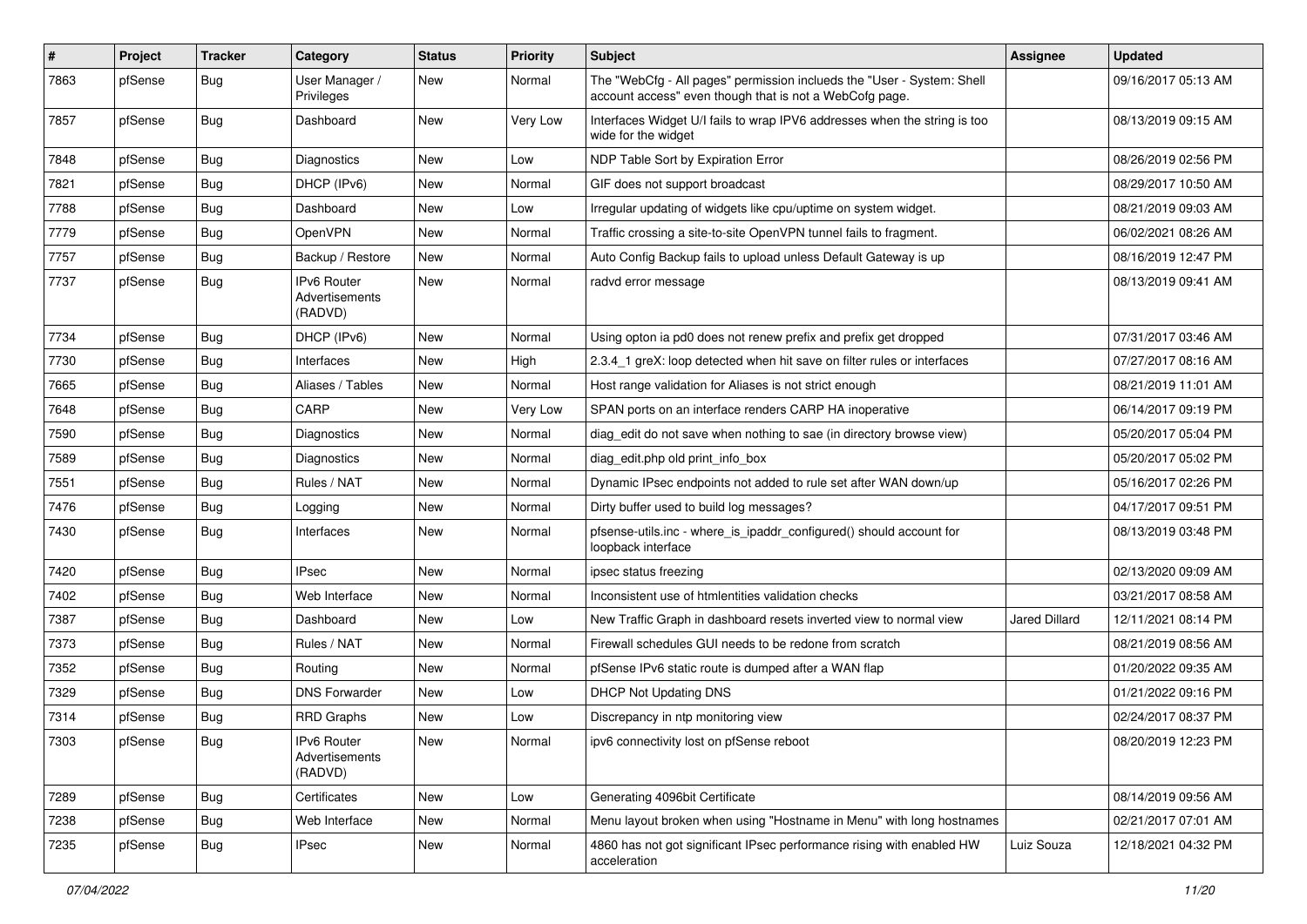| $\pmb{\#}$ | Project | <b>Tracker</b> | Category                                 | <b>Status</b> | <b>Priority</b> | <b>Subject</b>                                                                                                                                      | <b>Assignee</b>    | <b>Updated</b>      |
|------------|---------|----------------|------------------------------------------|---------------|-----------------|-----------------------------------------------------------------------------------------------------------------------------------------------------|--------------------|---------------------|
| 7195       | pfSense | Bug            | Package System                           | New           | Normal          | pkg_edit.php - <checkenablefields> tag has no effect on fields other than<br/>checkbox/input</checkenablefields>                                    |                    | 08/21/2019 09:15 AM |
| 7172       | pfSense | Bug            | DHCP (IPv4)                              | New           | Normal          | Sorting by hostname in Services > DHCP Server > LAN should be<br>"natural" (alphanumeric friendly)                                                  |                    | 08/20/2019 03:47 PM |
| 7152       | pfSense | <b>Bug</b>     | <b>DNS Resolver</b>                      | New           | Normal          | Unbound / DNS Resolver issue if "Register DHCP static mappings in the<br>DNS Resolver" set before wildcard DNS custom options                       |                    | 12/18/2021 04:59 PM |
| 7113       | pfSense | Bug            | Dashboard                                | New           | Normal          | Interface name in Traffic Graphs                                                                                                                    |                    | 12/31/2021 05:40 PM |
| 7082       | pfSense | <b>Bug</b>     | Package System                           | New           | Normal          | pkg_edit.php - impossible to use default_value with rowhelperfield                                                                                  |                    | 08/21/2019 09:15 AM |
| 7040       | pfSense | Bug            | Interfaces                               | New           | Normal          | Issue when disabling an interface                                                                                                                   |                    | 12/26/2016 02:56 AM |
| 6993       | pfSense | <b>Bug</b>     | OpenVPN                                  | New           | Normal          | OpenVPN status error during CARP state transition                                                                                                   | James Webb         | 12/31/2021 05:44 PM |
| 6977       | pfSense | Bug            | Interfaces                               | New           | Normal          | VLAN traffic is erroneously counted as underlying iface (untagged) traffic                                                                          |                    | 08/13/2019 02:56 PM |
| 6926       | pfSense | <b>Bug</b>     | UPnP/NAT-PMP                             | New           | Normal          | Miniupnp advertising expired IPv6 address                                                                                                           |                    | 01/15/2022 08:29 PM |
| 6873       | pfSense | <b>Bug</b>     | DHCP (IPv6)                              | New           | Low             | radvd - Too many addresses in RDNSS section when previously using<br>DHCP <sub>v6</sub>                                                             | Dominic<br>McKeown | 06/06/2018 10:45 AM |
| 6823       | pfSense | <b>Bug</b>     | Interfaces                               | New           | Normal          | No connectivity after changing link state to UP                                                                                                     |                    | 04/21/2022 12:39 PM |
| 6803       | pfSense | <b>Bug</b>     | Web Interface                            | New           | Normal          | CSRF timeout occurs when it (probably) shouldn't                                                                                                    |                    | 11/03/2016 09:43 PM |
| 6799       | pfSense | Bug            | Rules / NAT                              | New           | Normal          | Using NOT (!) with interface subnet macros results unexpected traffic<br>passing when multiple subnets are included in the macro (i.e. VIP subnets) |                    | 02/07/2022 02:18 PM |
| 6696       | pfSense | Bug            | <b>Traffic Shaper</b><br>(ALTQ)          | New           | Low             | Add configure link to Status > Queues error message if traffic shaping not<br>configured                                                            | Jared Dillard      | 08/21/2019 08:55 AM |
| 6691       | pfSense | <b>Bug</b>     | DHCP (IPv6)                              | New           | Normal          | dhcp6c quits after only two tries if no response was received                                                                                       |                    | 12/07/2020 04:25 PM |
| 6627       | pfSense | Bug            | Rules / NAT                              | New           | Normal          | floating tab match rules ignore quick action so should be removed                                                                                   |                    | 07/18/2016 02:15 PM |
| 6541       | pfSense | Bug            | IPv6 Router<br>Advertisements<br>(RADVD) | New           | Normal          | IPv6 RAs always include on-link prefix; clients may not use DHCPv6<br>managed addresses                                                             |                    | 08/13/2019 03:23 PM |
| 6481       | pfSense | <b>Bug</b>     | <b>IPsec</b>                             | New           | Normal          | loading EAP_RADIUS method failed                                                                                                                    |                    | 03/24/2020 04:25 PM |
| 6398       | pfSense | <b>Bug</b>     | Configuration<br>Backend                 | New           | Normal          | If config cannot be loaded due to corruption or bug, it isn't handled<br>gracefully (just stops)                                                    |                    | 08/13/2019 01:23 PM |
| 6386       | pfSense | Bug            | IPv6 Router<br>Advertisements<br>(RADVD) | New           | Low             | Switching Router Advertisements to disabled should broadcast IP<br>Removal messages                                                                 |                    | 05/22/2016 10:44 PM |
| 6361       | pfSense | <b>Bug</b>     | Web Interface                            | New           | Low             | Responsive Mobile Menu issue                                                                                                                        |                    | 05/16/2016 12:09 PM |
| 6321       | pfSense | Bug            | L <sub>2</sub> TP                        | New           | Normal          | Problem with connecting I2tp over ipsec from android and windows                                                                                    |                    | 11/13/2020 11:01 AM |
| 6295       | pfSense | Bug            | <b>Traffic Shaper</b><br>(Limiters)      | New           | Normal          | Crash upon applying CODELQ to untagged parent interface when also<br>applied to daughter VLAN                                                       | Luiz Souza         | 08/20/2019 02:44 PM |
| 6289       | pfSense | <b>Bug</b>     | Interfaces                               | New           | Normal          | IPv6 address not given to track6 interfaces on create                                                                                               |                    | 12/30/2021 04:17 AM |
| 6186       | pfSense | <b>Bug</b>     | Services                                 | New           | Normal          | race conditions in service startup                                                                                                                  |                    | 04/21/2022 12:39 PM |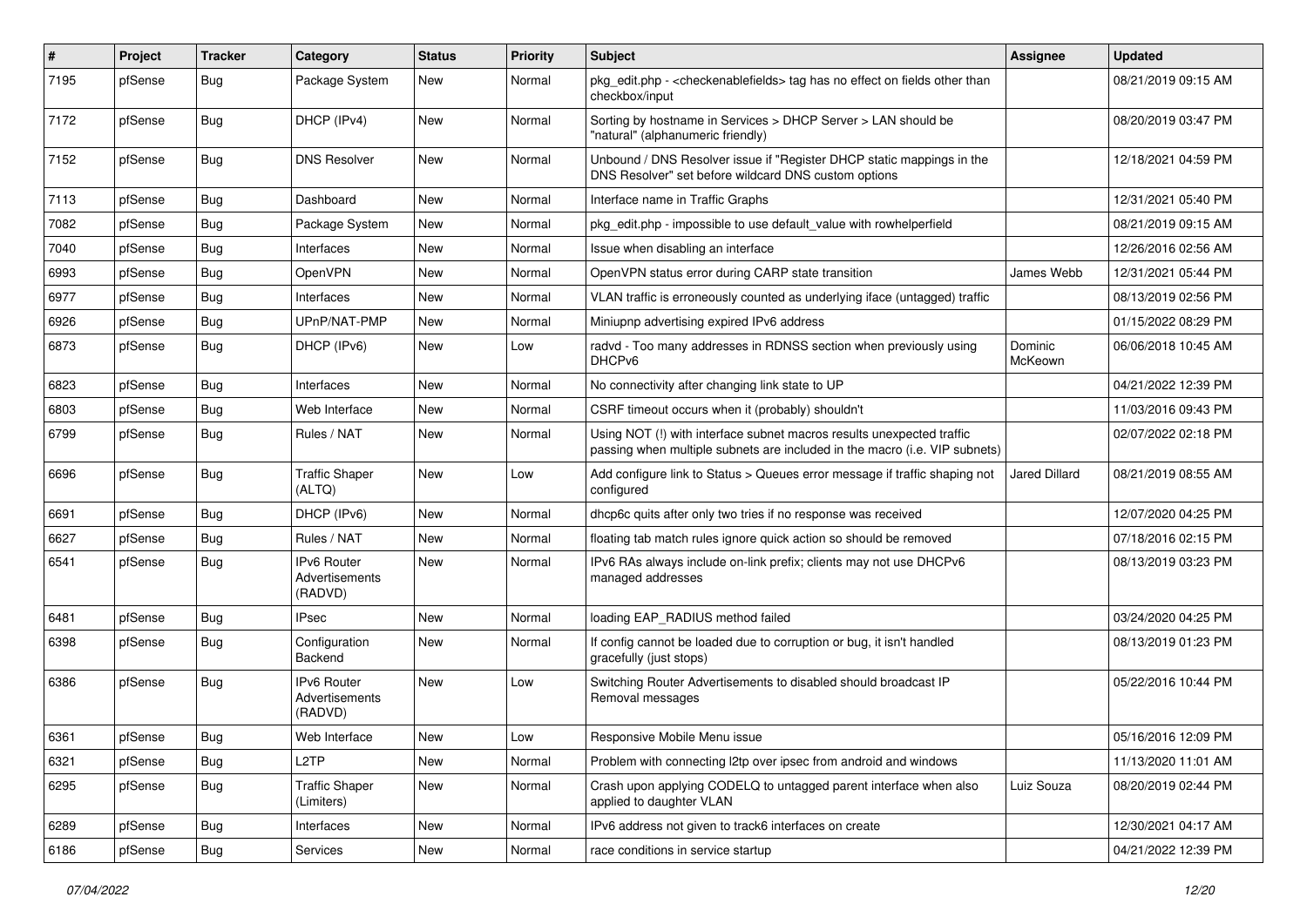| $\pmb{\#}$ | Project | <b>Tracker</b> | Category                        | <b>Status</b> | <b>Priority</b> | <b>Subject</b>                                                                                                         | <b>Assignee</b>      | <b>Updated</b>      |
|------------|---------|----------------|---------------------------------|---------------|-----------------|------------------------------------------------------------------------------------------------------------------------|----------------------|---------------------|
| 6051       | pfSense | <b>Bug</b>     | DHCP (IPv6)                     | New           | Normal          | DHCPv6 Client Failure for additional WAN Address causes<br>2-seconds-service-restart-loop                              |                      | 12/03/2020 01:08 AM |
| 6029       | pfSense | Bug            | <b>XML Parser</b>               | New           | Normal          | Unhelpful error messages in xmlparse*.inc and generally                                                                |                      | 08/13/2019 12:52 PM |
| 6026       | pfSense | Bug            | Rules / NAT                     | New           | Low             | webinterface, firewall rules, wrapping of columns or visible<br>(horizontal) scrollbar needed when contents doesnt fit | <b>Jared Dillard</b> | 08/20/2019 03:40 PM |
| 5849       | pfSense | <b>Bug</b>     | CARP                            | New           | Normal          | Routing fail on CARP IPsec                                                                                             |                      | 12/18/2021 04:41 PM |
| 5786       | pfSense | <b>Bug</b>     | Web Interface                   | New           | Normal          | Check WebConfigurator port for conflicts                                                                               |                      | 04/21/2022 12:39 PM |
| 5652       | pfSense | <b>Bug</b>     | Authentication                  | <b>New</b>    | Normal          | Radius IETF Class Group Assignment - Incorrect Standard                                                                |                      | 08/13/2019 01:39 PM |
| 5629       | pfSense | <b>Bug</b>     | <b>IPsec</b>                    | New           | Normal          | Allow for IPsec configuration using certs without a CA                                                                 |                      | 12/31/2021 05:21 PM |
| 5367       | pfSense | <b>Bug</b>     | Web Interface                   | <b>New</b>    | Normal          | Safari repeatedly tries to reload dashboard                                                                            | <b>Jared Dillard</b> | 08/22/2016 11:08 AM |
| 5355       | pfSense | Bug            | <b>IPsec</b>                    | New           | High            | on Dynamic WAN IP (DHCP Client) it takes 10 minutes before Phase1<br>reconnects                                        |                      | 07/08/2016 10:29 PM |
| 5306       | pfSense | <b>Bug</b>     | Package System                  | New           | Normal          | textarea fields should have linebreaks sanitized automatically on save                                                 |                      | 03/03/2017 04:15 AM |
| 5253       | pfSense | Bug            | <b>PPP</b> Interfaces           | New           | Normal          | 3gstats.php 100% CPU                                                                                                   |                      | 01/08/2022 05:02 PM |
| 4740       | pfSense | <b>Bug</b>     | Wireless                        | New           | Normal          | Intel wireless kernel panic in infrastructure mode with WPA                                                            |                      | 11/13/2020 08:38 AM |
| 4680       | pfSense | <b>Bug</b>     | <b>DHCP Relay</b>               | New           | Normal          | DHCP relay does not work with DHCP server on other end of OpenVPN<br>tunnel                                            |                      | 05/05/2015 06:55 PM |
| 4604       | pfSense | <b>Bug</b>     | <b>NTPD</b>                     | New           | Normal          | NTP time server entries may or may not work, depending upon interfaces<br>selected when configuring NTP service        |                      | 12/11/2021 07:59 PM |
| 4479       | pfSense | <b>Bug</b>     | <b>Operating System</b>         | New           | Normal          | Firewall rules won't match GRE interface after applying IPSEC transport<br>encryption on GRE tunnel                    | Luiz Souza           | 08/20/2021 08:46 AM |
| 4467       | pfSense | <b>Bug</b>     | <b>Traffic Shaper</b><br>(ALTQ) | New           | Normal          | Traffic Graphs shows wrong throughput when traffic shaping enabled                                                     |                      | 02/23/2015 05:31 PM |
| 4451       | pfSense | <b>Bug</b>     | DHCP (IPv4)                     | New           | Low             | Status DHCP Leases shows double entries for static entries without IP<br>address                                       | <b>Phillip Davis</b> | 05/21/2022 04:55 PM |
| 3771       | pfSense | <b>Bug</b>     | DHCP (IPv4)                     | New           | Normal          | Webinterface and dhcpdcrashes with 500+ static leases                                                                  |                      | 08/21/2019 09:26 AM |
| 3706       | pfSense | <b>Bug</b>     | User Manager /<br>Privileges    | New           | Normal          | Permission order affects default page on limited accounts, but can't<br>reorder                                        |                      | 02/06/2016 04:10 AM |
| 3465       | pfSense | <b>Bug</b>     | <b>Traffic Shaper</b><br>(ALTQ) | New           | Normal          | Editing Traffic Shaper queues causes status_queues.php error                                                           |                      | 02/19/2014 01:53 AM |
| 3411       | pfSense | <b>Bug</b>     | Dashboard                       | New           | Low             | Interfaces and statistics dashboard widgets very slow with large numbers<br>of interfaces                              |                      | 01/24/2014 02:09 AM |
| 3404       | pfSense | Bug            | DHCP (IPv4)                     | New           | Normal          | DHCP Server Fails to Start on Interfaces that are Slow to Come Online<br>During Boot                                   |                      | 02/11/2014 05:09 PM |
| 3382       | pfSense | <b>Bug</b>     | <b>IGMP Proxy</b>               | New           | Normal          | IGMPPROXY fails with more than 32 interfaces                                                                           |                      | 07/12/2016 11:01 PM |
| 3358       | pfSense | <b>Bug</b>     | Package System                  | New           | Normal          | new version of <include_file> is not required during reinstall_all</include_file>                                      |                      | 12/26/2014 12:13 PM |
| 3326       | pfSense | Bug            | <b>PPP</b> Interfaces           | New           | Normal          | IPv6 only PPPoE connection                                                                                             |                      | 11/18/2013 09:37 AM |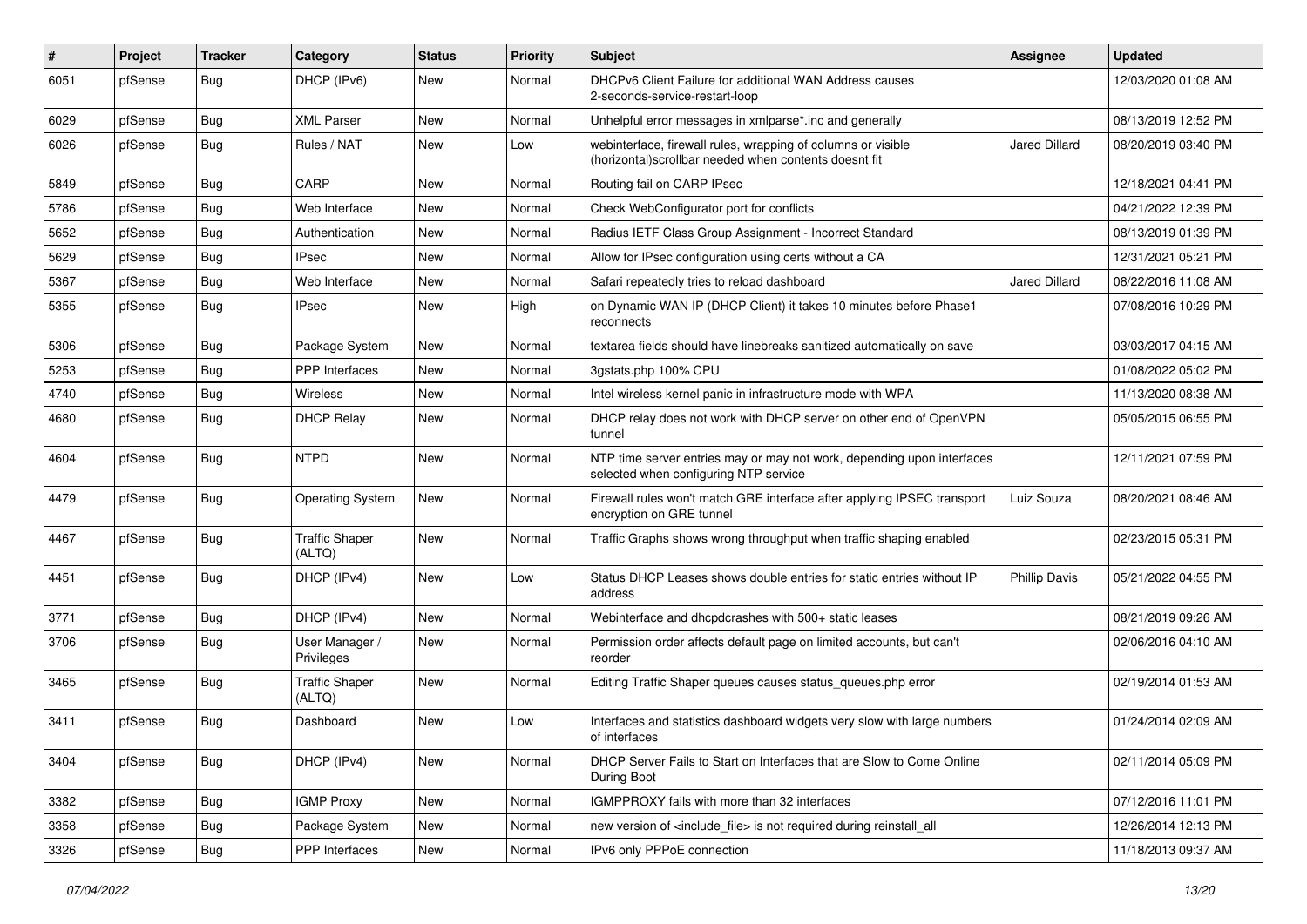| #     | Project | <b>Tracker</b> | Category                        | <b>Status</b> | <b>Priority</b> | Subject                                                                                               | <b>Assignee</b>       | <b>Updated</b>      |
|-------|---------|----------------|---------------------------------|---------------|-----------------|-------------------------------------------------------------------------------------------------------|-----------------------|---------------------|
| 3312  | pfSense | <b>Bug</b>     | <b>IPsec</b>                    | New           | Normal          | Gateway on IPsec rules is not functional in pf                                                        |                       | 01/28/2020 10:09 PM |
| 2367  | pfSense | <b>Bug</b>     | Rules / NAT                     | New           | Normal          | display negate rules in firewall_rules.php and evaluate when added                                    |                       | 05/07/2012 06:11 PM |
| 2335  | pfSense | <b>Bug</b>     | Operating System                | New           | Normal          | IGMPProxy and CARP Results in System Instability Upon Reboot                                          |                       | 07/19/2014 10:25 PM |
| 2308  | pfSense | <b>Bug</b>     | <b>Traffic Shaper</b><br>(ALTQ) | New           | Normal          | HFSC WebUI doesn't check for "Bandwidth" setting                                                      |                       | 12/04/2012 07:12 PM |
| 2138  | pfSense | <b>Bug</b>     | <b>RRD Graphs</b>               | New           | Normal          | RRD Wireless graph broken in BSS mode                                                                 |                       | 02/06/2016 04:59 AM |
| 1890  | pfSense | <b>Bug</b>     | Translations                    | New           | Normal          | No gettext support in console scripts                                                                 |                       | 08/13/2019 12:24 PM |
| 1849  | pfSense | <b>Bug</b>     | <b>Traffic Shaper</b><br>(ALTQ) | New           | Normal          | Traffic shaper - By Queue view needs to show/use friendly inerface names                              |                       | 01/10/2022 08:10 AM |
| 1819  | pfSense | <b>Bug</b>     | <b>DNS Resolver</b>             | New           | Normal          | DNS Resolver Not Registering DHCP Server Specified Domain Name                                        | Luiz Souza            | 04/28/2022 01:53 PM |
| 1738  | pfSense | <b>Bug</b>     | Backup / Restore                | New           | Very Low        | Restore fails when username in backup is not matching                                                 |                       | 12/11/2021 07:51 PM |
| 1675  | pfSense | <b>Bug</b>     | Captive Portal                  | New           | Normal          | Captive portal logout problems with pop-up blockers.                                                  | <b>Jared Dillard</b>  | 03/28/2016 01:37 PM |
| 1667  | pfSense | Bug            | L <sub>2</sub> TP               | New           | Normal          | L2TP server does not respond properly from a CARP VIP                                                 |                       | 12/11/2021 07:43 PM |
| 13226 | pfSense | <b>Bug</b>     | Captive Portal                  | Confirmed     | Normal          | Captive Portal doesn't disconnect established OpenVPN link                                            | Reid Linnemann        | 05/30/2022 10:38 AM |
| 12796 | pfSense | Bug            | Upgrade                         | Confirmed     | Normal          | 2.5.2 -> 2.6.0 upgrade segfaults if certain packages are installed.                                   |                       | 05/24/2022 07:43 AM |
| 11992 | pfSense | Bug            | Virtual IP Addresses            | Confirmed     | High            | GRE Tunnel - Does not work with a virtual IP as endpoint                                              |                       | 06/04/2021 01:16 AM |
| 9384  | pfSense | Bug            | Interfaces                      | Confirmed     | Normal          | devd putting "\$" before variable contents when using single quotes                                   |                       | 04/21/2022 12:39 PM |
| 9349  | pfSense | <b>Bug</b>     | <b>IPsec</b>                    | Confirmed     | Normal          | IPSec service start/stop/restart fails after settings change                                          | Markus<br>Stockhausen | 10/30/2020 01:33 PM |
| 9296  | pfSense | Bug            | Aliases / Tables                | Confirmed     | Low             | Alias content is sometimes incomplete when mixing FQDN and IP address                                 | Reid Linnemann        | 06/18/2022 03:12 PM |
| 8502  | pfSense | Bug            | Web Interface                   | Confirmed     | Low             | main (top) menu items do not drop down in some cases                                                  |                       | 07/06/2020 02:39 PM |
| 7553  | pfSense | <b>Bug</b>     | <b>Captive Portal</b>           | Confirmed     | Very Low        | Captive portal on a parent interface blocks traffic on VLAN interfaces too                            |                       | 08/19/2018 03:15 PM |
| 6624  | pfSense | <b>Bug</b>     | <b>IPsec</b>                    | Confirmed     | Normal          | changes in IPsec config should down the connection                                                    | Jim Pingle            | 08/02/2021 12:08 PM |
| 6614  | pfSense | <b>Bug</b>     | Web Interface                   | Confirmed     | Normal          | Dashboard high CPU usage                                                                              |                       | 07/14/2016 03:04 PM |
| 6605  | pfSense | Bug            | Interfaces                      | Confirmed     | Normal          | rc.linkup logic issues with actions taken                                                             |                       | 07/12/2016 07:46 PM |
| 6580  | pfSense | <b>Bug</b>     | <b>Operating System</b>         | Confirmed     | Normal          | Bridge with down member interface sends ICMP unreachables where it<br>shouldn't                       |                       | 07/05/2016 05:40 PM |
| 6517  | pfSense | <b>Bug</b>     | <b>IPsec</b>                    | Confirmed     | Normal          | Adding mobile IPsec phase 2 entries requires restart of strongswan                                    |                       | 06/21/2016 11:04 PM |
| 6493  | pfSense | <b>Bug</b>     | Web Interface                   | Confirmed     | Normal          | Dynamic DNS clients slow page load                                                                    |                       | 06/17/2016 03:43 AM |
| 6430  | pfSense | Bug            | <b>DNS Resolver</b>             | Confirmed     | Low             | pfsense should sanity-check hostnames when copying from dhcpd.leases<br>to /etc/hosts                 |                       | 08/13/2019 01:23 PM |
| 6370  | pfSense | <b>Bug</b>     | <b>IPsec</b>                    | Confirmed     | Normal          | IPSEC bound to WAN gateway group and Dynamic DNS doesn't to fail<br>back tunnel to WAN on DDNS update |                       | 08/31/2021 07:38 AM |
| 6362  | pfSense | <b>Bug</b>     | DHCP (IPv4)                     | Confirmed     | Normal          | DHCP Client ID not used                                                                               |                       | 07/09/2021 06:30 AM |
| 6333  | pfSense | Bug            | Gateway Monitoring              | Confirmed     | Normal          | Bootup starts/restarts dpinger multiple times                                                         | Luiz Souza            | 11/16/2020 01:11 PM |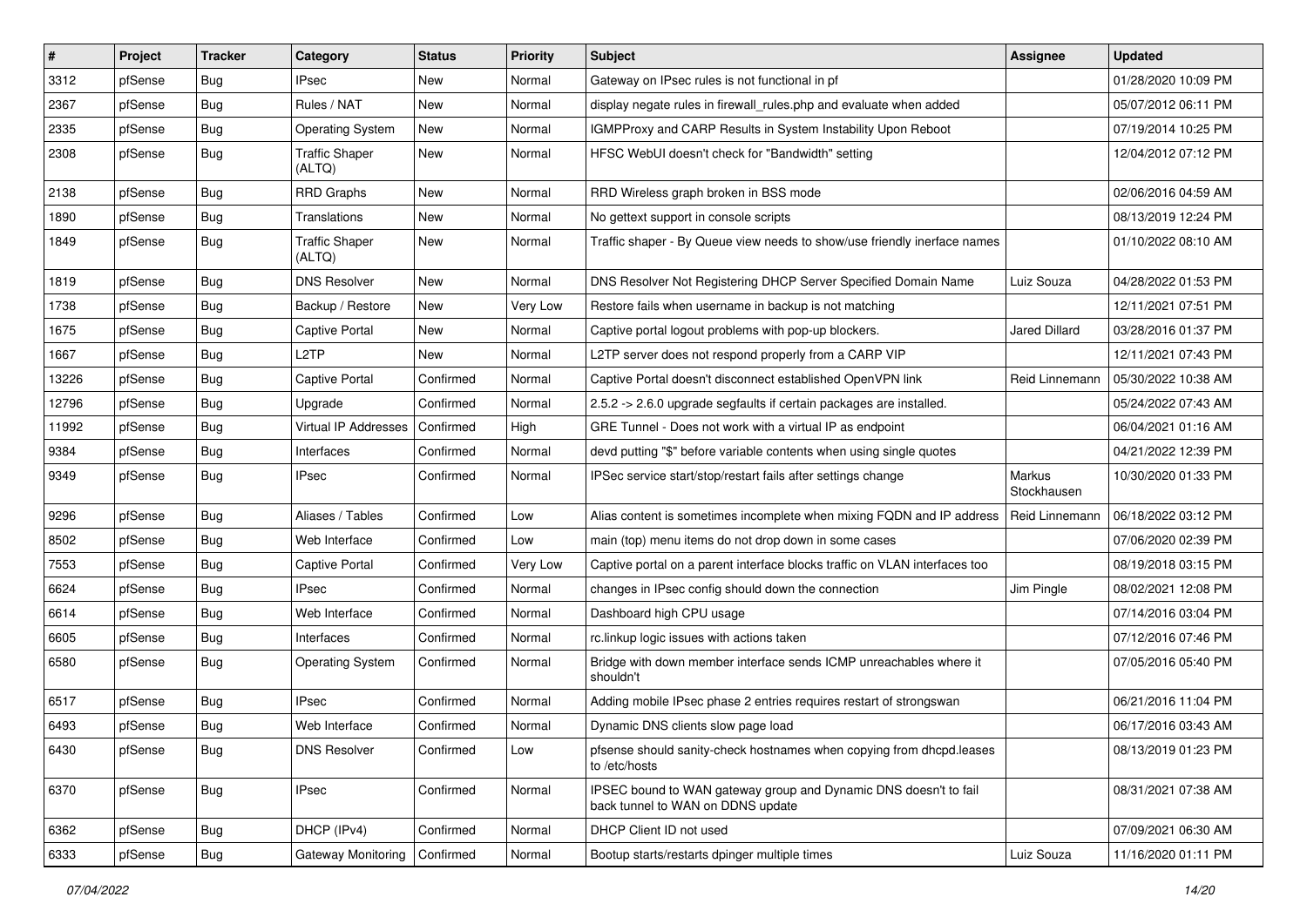| #    | Project | <b>Tracker</b> | Category                            | <b>Status</b> | Priority | <b>Subject</b>                                                                                          | <b>Assignee</b>        | <b>Updated</b>      |
|------|---------|----------------|-------------------------------------|---------------|----------|---------------------------------------------------------------------------------------------------------|------------------------|---------------------|
| 6255 | pfSense | Bug            | PPP Interfaces                      | Confirmed     | Low      | PPP Country/Provider/Plan configuration not saved                                                       |                        | 04/25/2016 07:15 PM |
| 6220 | pfSense | <b>Bug</b>     | <b>Operating System</b>             | Confirmed     | Normal   | state mismatch with host-initiated traffic matching binat to IP not locally<br>assigned                 | Luiz Souza             | 06/08/2016 09:23 AM |
| 6167 | pfSense | <b>Bug</b>     | <b>IPsec</b>                        | Confirmed     | Normal   | IPsec IPComp not working                                                                                | George<br>Neville-Neil | 09/22/2020 06:07 PM |
| 6055 | pfSense | Bug            | Package System                      | Confirmed     | Low      | Menu items may remain from packages no longer installed                                                 |                        | 06/18/2021 08:46 PM |
| 6011 | pfSense | <b>Bug</b>     | Web Interface                       | Confirmed     | Low      | IPv6 link local fails HTTP REFERER check                                                                |                        | 09/04/2016 09:57 AM |
| 5887 | pfSense | <b>Bug</b>     | Interfaces                          | Confirmed     | Normal   | hardware offloading applyflags sets/unsets most values when already set<br>correctly                    |                        | 07/06/2016 03:31 PM |
| 5791 | pfSense | Bug            | Rules / NAT                         | Confirmed     | Normal   | tftp-proxy functionality is easilly broken by unrelated rules                                           |                        | 07/10/2016 12:24 AM |
| 5658 | pfSense | <b>Bug</b>     | Captive Portal                      | Confirmed     | Low      | Files with the same name cannot be uploaded to multiple captive portal<br>zones                         |                        | 12/18/2015 07:19 PM |
| 5469 | pfSense | Bug            | Package System                      | Confirmed     | Low      | package.dtd XSD schema is a piece of pathetic, useless, unmaintained<br>junk                            |                        | 11/22/2015 06:26 AM |
| 5413 | pfSense | <b>Bug</b>     | <b>DNS Resolver</b>                 | Confirmed     | High     | Incorrect Handling of Unbound Resolver [service restarts, cache loss, DNS<br>service interruption]      |                        | 06/19/2022 11:11 PM |
| 5091 | pfSense | <b>Bug</b>     | Rules / NAT                         | Confirmed     | Very Low | In rule creation destination ports fields (from and to) are too small to read<br>ports aliases names    |                        | 01/07/2020 07:48 AM |
| 5075 | pfSense | <b>Bug</b>     | Rules / NAT                         | Confirmed     | Normal   | pf errors that don't return a line number on first line don't file notice                               |                        | 09/01/2015 06:42 PM |
| 4845 | pfSense | <b>Bug</b>     | CARP                                | Confirmed     | High     | CARP preemption doesn't switch to backup where connectivity between<br>systems is lost but not NIC link |                        | 07/28/2015 07:55 AM |
| 4500 | pfSense | <b>Bug</b>     | UPnP/NAT-PMP                        | Confirmed     | Normal   | Some miniupnp port mappings are not displayed in the Status page                                        |                        | 04/25/2022 12:49 PM |
| 4474 | pfSense | <b>Bug</b>     | Package System                      | Confirmed     | Normal   | IP address change triggers reload of all packages                                                       |                        | 02/13/2017 07:21 AM |
| 4428 | pfSense | <b>Bug</b>     | Interfaces                          | Confirmed     | Normal   | Setting media option on em(4) leads to infinite link cycling                                            |                        | 07/06/2016 12:45 AM |
| 4406 | pfSense | <b>Bug</b>     | <b>Operating System</b>             | Confirmed     | Normal   | ALTQ problems with wireless cloned interfaces                                                           | Luiz Souza             | 11/19/2015 12:06 AM |
| 4345 | pfSense | <b>Bug</b>     | Operating System                    | Confirmed     | Normal   | Traffic Shaping doesn't work with Xen netfront driver                                                   |                        | 12/31/2021 05:30 PM |
| 4154 | pfSense | <b>Bug</b>     | User Manager /<br>Privileges        | Confirmed     | Normal   | RADIUS authentication not working over IPv6                                                             |                        | 04/21/2022 12:39 PM |
| 4061 | pfSense | <b>Bug</b>     | DHCP (IPv4)                         | Confirmed     | Normal   | dhcpd doesn't send client-hostname to peer, breaking DHCP lease<br>registrations w/HA                   |                        | 02/24/2017 08:58 PM |
| 3889 | pfSense | <b>Bug</b>     | <b>XML Parser</b>                   | Confirmed     | Low      | Non relevant changes in config.xml                                                                      |                        | 08/13/2019 12:23 PM |
| 3824 | pfSense | <b>Bug</b>     | <b>Traffic Shaper</b><br>(Limiters) | Confirmed     | Normal   | Limiters on bridge break traffic outside locally-configured IP subnets                                  | Luiz Souza             | 11/03/2016 07:16 PM |
| 3796 | pfSense | Bug            | Diagnostics                         | Confirmed     | Normal   | States summary fails and is very slow with large state tables                                           |                        | 12/11/2021 08:03 PM |
| 2234 | pfSense | Bug            | Web Interface                       | Confirmed     | Low      | Status: Traffic Graph - only shows interface's subnet                                                   |                        | 01/15/2022 08:33 PM |
| 2042 | pfSense | <b>Bug</b>     | <b>NAT Reflection</b>               | Confirmed     | Low      | NAT reflection doesn't apply to self-initiated traffic                                                  |                        | 01/21/2021 10:38 PM |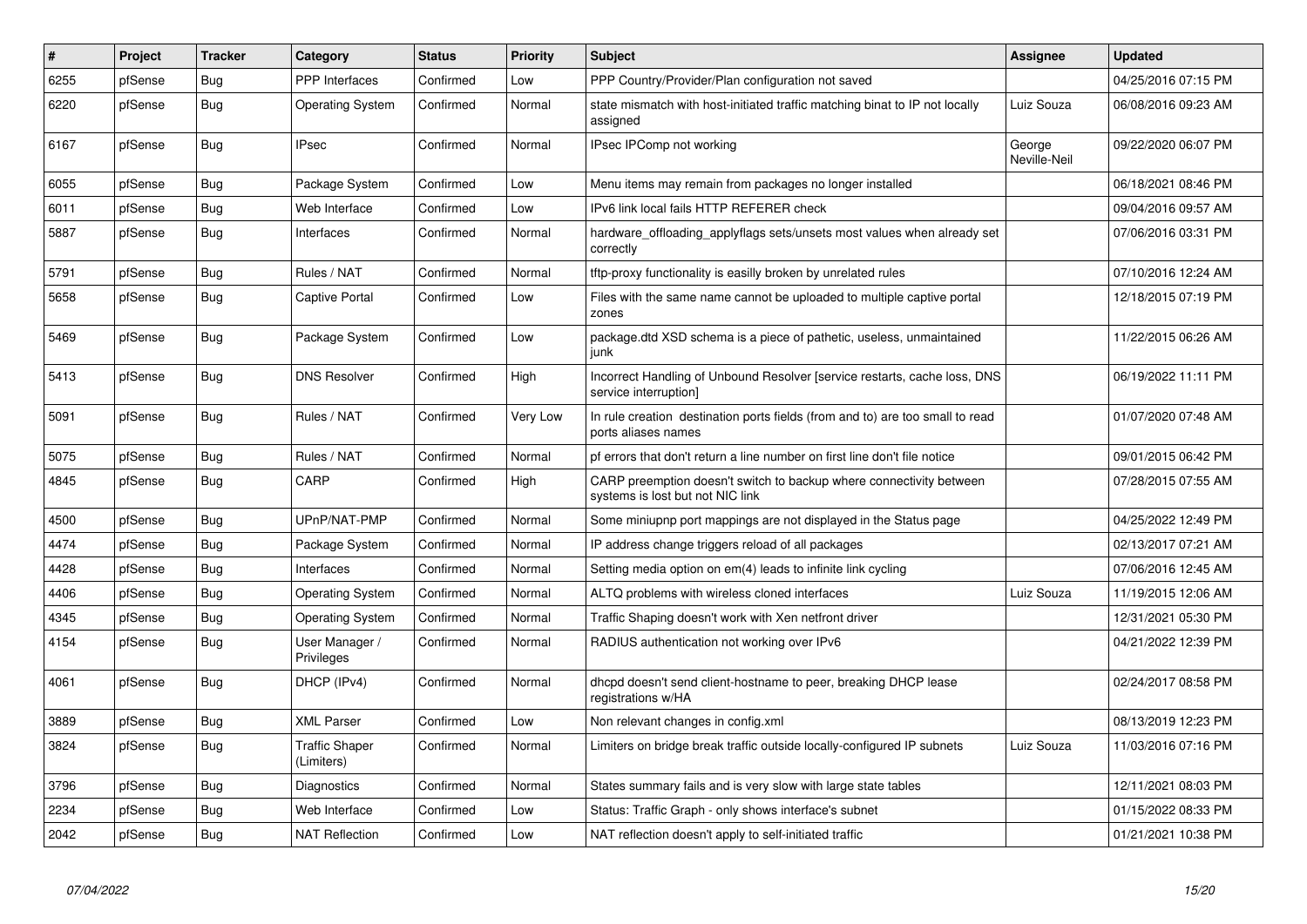| #     | Project | <b>Tracker</b> | Category                            | <b>Status</b>                 | <b>Priority</b> | <b>Subject</b>                                                                                              | Assignee                | <b>Updated</b>      |
|-------|---------|----------------|-------------------------------------|-------------------------------|-----------------|-------------------------------------------------------------------------------------------------------------|-------------------------|---------------------|
| 1848  | pfSense | Bug            | <b>Traffic Shaper</b><br>(Limiters) | Confirmed                     | Normal          | Limiters after policy routing has taken place do not behave correctly                                       |                         | 10/25/2014 09:18 PM |
| 1813  | pfSense | <b>Bug</b>     | Rules / NAT                         | Confirmed                     | Normal          | Static routes on WAN interfaces overridden by route-to for firewall-initiated<br>traffic                    |                         | 11/09/2016 02:06 PM |
| 1186  | pfSense | <b>Bug</b>     | <b>RRD Graphs</b>                   | Confirmed                     | Normal          | When in pure routing mode the rrd graphs are blank                                                          |                         | 09/16/2015 04:31 PM |
| 13215 | pfSense | Bug            | Captive Portal                      | Assigned                      | Normal          | Allowed MAC/IP/Hostname traffic counts for authorized users                                                 | Reid Linnemann          | 05/31/2022 05:31 PM |
| 9094  | pfSense | <b>Bug</b>     | Hardware / Drivers                  | Assigned                      | Normal          | MBT console settings are not forced to video console                                                        |                         | 11/07/2018 10:23 AM |
| 7400  | pfSense | Bug            | <b>Traffic Graphs</b>               | Assigned                      | Normal          | Traffic Graphs show bad data on 2.3.3 1                                                                     | <b>Jared Dillard</b>    | 12/31/2021 05:47 PM |
| 7138  | pfSense | <b>Bug</b>     | DHCP (IPv6)                         | Assigned                      | Normal          | Pfsense wide dhcpv6 client doesn't recognise ifid statement                                                 |                         | 04/21/2022 12:39 PM |
| 4298  | pfSense | <b>Bug</b>     | <b>SNMP</b>                         | Assigned                      | Very Low        | Excessive errors from snmpd                                                                                 | Luiz Souza              | 09/13/2020 08:21 AM |
| 13093 | pfSense | <b>Bug</b>     | Authentication                      | In Progress                   | Normal          | LDAP authentication fails with extended query and RFC2307 group<br>lookups enabled                          |                         | 07/03/2022 08:37 AM |
| 12144 | pfSense | Bug            | <b>Operating System</b>             | In Progress                   | Normal          | Bug in "df -t" filtering if two filesystems use the same mountpoint                                         | Mateusz Guzik           | 09/10/2021 10:07 AM |
| 8611  | pfSense | <b>Bug</b>     | Interfaces                          | In Progress                   | Normal          | unable to receive IPv6 RA's on SG-1000, default route lost                                                  | Luiz Souza              | 02/01/2021 03:31 PM |
| 7389  | pfSense | <b>Bug</b>     | <b>Traffic Shaper</b><br>(Limiters) | In Progress                   | Normal          | Limiter does not work with transparent proxy                                                                | Luiz Souza              | 02/01/2021 03:31 PM |
| 3132  | pfSense | Bug            | Gateway Monitoring                  | In Progress                   | Normal          | Gateway events for IPv6 affect IPv4 services and vice versa                                                 | <b>Viktor Gurov</b>     | 06/28/2022 12:01 PM |
| 13321 | pfSense | <b>Bug</b>     | DHCP (IPv4)                         | <b>Pull Request</b><br>Review | Normal          | dhcpleases handles duplicate hostnames incorrectly                                                          |                         | 06/30/2022 07:06 AM |
| 13303 | pfSense | Bug            | Dynamic DNS                         | <b>Pull Request</b><br>Review | Normal          | DynDNS - DNSExit no longer working                                                                          | Koen Zomers             | 06/28/2022 12:01 PM |
| 13298 | pfSense | <b>Bug</b>     | Dynamic DNS                         | Pull Request<br>Review        | Normal          | Dynv6 does not check response code when updating                                                            | Tiago Beling<br>d'Avila | 06/28/2022 12:01 PM |
| 13295 | pfSense | <b>Bug</b>     | Gateway Monitoring                  | <b>Pull Request</b><br>Review | Normal          | Incorrect function parameters for "get dpinger status()" call in<br>`qwlb.inc`                              |                         | 06/28/2022 12:01 PM |
| 13272 | pfSense | Bug            | Captive Portal                      | <b>Pull Request</b><br>Review | Very Low        | Voucher CSV output has leading space before voucher code                                                    | Jim Pingle              | 06/28/2022 12:01 PM |
| 13258 | pfSense | Bug            | Console Menu                        | <b>Pull Request</b><br>Review | Low             | secret menu option 100                                                                                      | Jim Pingle              | 06/28/2022 12:01 PM |
| 13243 | pfSense | <b>Bug</b>     | OpenVPN                             | <b>Pull Request</b><br>Review | Normal          | OpenVPN status for multi-user VPN shows info icon to display RADIUS<br>rules when there are none to display | Marcos M                | 06/28/2022 12:01 PM |
| 13218 | pfSense | <b>Bug</b>     | Interfaces                          | <b>Pull Request</b><br>Review | Normal          | GIF-based interface MTU is assigned to parent interface on boot when<br>parent interface is a LAGG          | Viktor Gurov            | 06/28/2022 12:01 PM |
| 12947 | pfSense | <b>Bug</b>     | DHCP (IPv6)                         | <b>Pull Request</b><br>Review | Normal          | DHCP6 client does not take any action if the interface IPv6 address<br>changes during renewal               |                         | 06/28/2022 12:01 PM |
| 12920 | pfSense | Bug            | Gateway Monitoring                  | <b>Pull Request</b><br>Review | Normal          | Gateway behavior differs when the gateway does not exist in config.xml                                      | Viktor Gurov            | 06/28/2022 12:01 PM |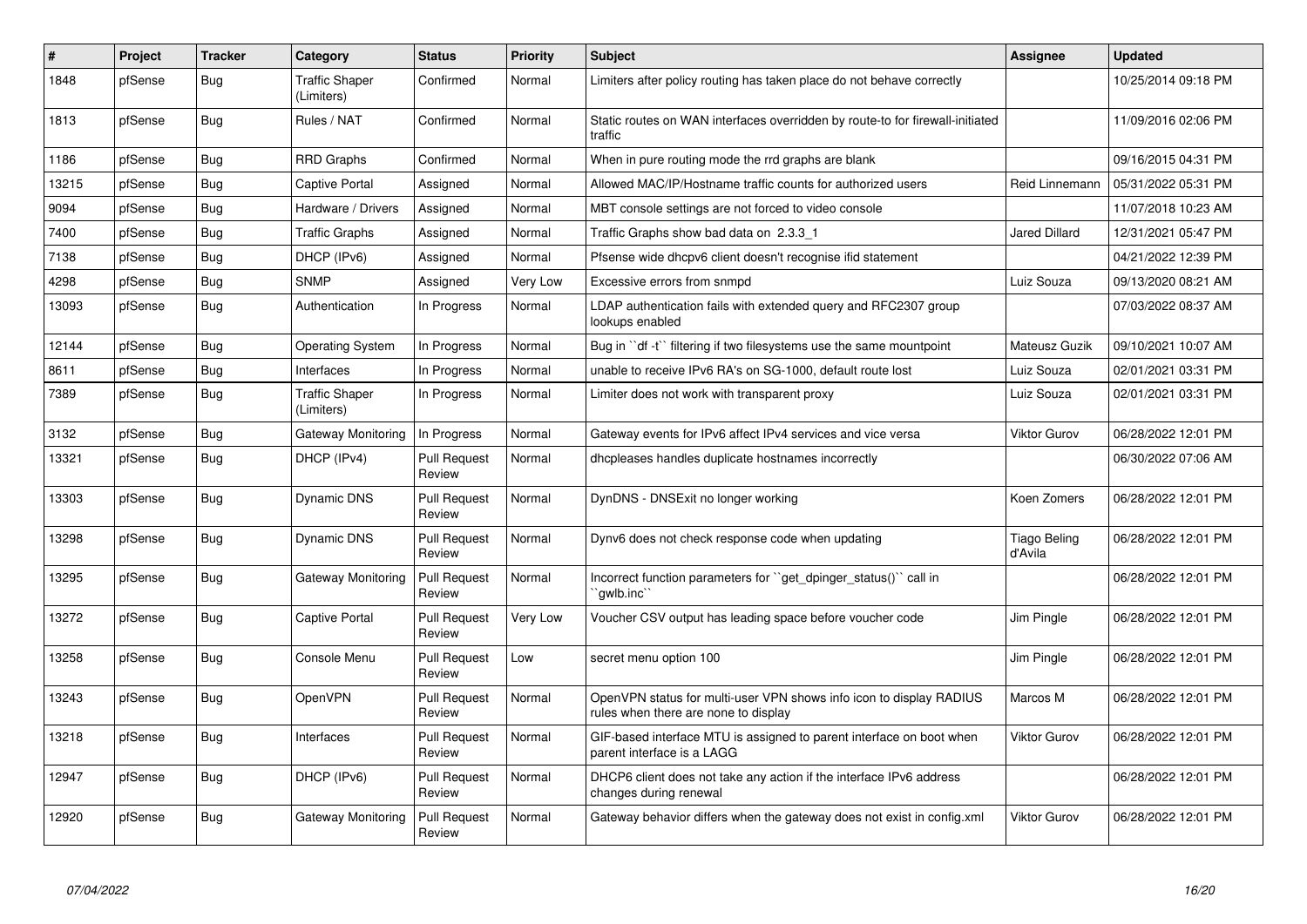| $\pmb{\#}$ | Project | <b>Tracker</b> | Category                            | <b>Status</b>                 | <b>Priority</b> | Subject                                                                                                                               | <b>Assignee</b>     | <b>Updated</b>      |
|------------|---------|----------------|-------------------------------------|-------------------------------|-----------------|---------------------------------------------------------------------------------------------------------------------------------------|---------------------|---------------------|
| 12757      | pfSense | Bug            | Diagnostics                         | <b>Pull Request</b><br>Review | Very Low        | Clean up /etc/inc/filter.inc use of pfctl -F                                                                                          |                     | 06/28/2022 12:01 PM |
| 12720      | pfSense | <b>Bug</b>     | Rules / NAT                         | <b>Pull Request</b><br>Review | Normal          | Hide the "tag" field on non-floating tabs                                                                                             | Viktor Gurov        | 01/24/2022 03:11 PM |
| 12673      | pfSense | <b>Bug</b>     | Dashboard                           | <b>Pull Request</b><br>Review | Normal          | Firewall Logs Widget fails to update at intervals below 5 seconds.                                                                    | Viktor Gurov        | 06/28/2022 12:01 PM |
| 12464      | pfSense | Bug            | Logging                             | <b>Pull Request</b><br>Review | Normal          | Syslog Auth messages are sent as Emergency Level                                                                                      |                     | 06/28/2022 12:01 PM |
| 12385      | pfSense | Bug            | <b>Virtual IP Addresses</b>         | Pull Request<br>Review        | Normal          | deleteVIP() does not check 1:1 NAT and Outbound NAT rules                                                                             | Viktor Gurov        | 06/28/2022 12:01 PM |
| 12225      | pfSense | <b>Bug</b>     | Authentication                      | <b>Pull Request</b><br>Review | Normal          | Group membership field is not needed for remote groups                                                                                | <b>Viktor Gurov</b> | 06/28/2022 12:01 PM |
| 11877      | pfSense | <b>Bug</b>     | Web Interface                       | <b>Pull Request</b><br>Review | Very Low        | Labels and description dissapear in firewall schedule edit.php                                                                        | <b>Viktor Gurov</b> | 06/28/2022 12:01 PM |
| 9887       | pfSense | Bug            | Rules / NAT                         | <b>Pull Request</b><br>Review | Low             | Rule separator positions change when deleting multiple rules                                                                          |                     | 07/01/2022 02:25 PM |
| 7996       | pfSense | Bug            | Web Interface                       | <b>Pull Request</b><br>Review | Very Low        | Unnecessary link tag in login page                                                                                                    | Marcos M            | 06/28/2022 12:01 PM |
| 13318      | pfSense | <b>Bug</b>     | Web Interface                       | Feedback                      | Low             | NDP Table not showing hostname                                                                                                        | Jim Pingle          | 07/02/2022 02:57 AM |
| 13317      | pfSense | <b>Bug</b>     | PHP Interpreter                     | Feedback                      | Normal          | `array_filter`` PHP Errors in ``interfaces.inc``                                                                                      | Reid Linnemann      | 06/30/2022 11:46 AM |
| 13310      | pfSense | Bug            | Rules / NAT                         | Feedback                      | Normal          | Each line in the NPt destination IPv6 prefix list also contains the network of<br>the previous line when multiple choices are present | Jim Pingle          | 06/28/2022 12:01 PM |
| 12959      | pfSense | <b>Bug</b>     | DHCP (IPv4)                         | Feedback                      | Normal          | dhcplease process wrongly update host file if client-hostname is empty                                                                |                     | 07/01/2022 09:10 AM |
| 12926      | pfSense | <b>Bug</b>     | Interfaces                          | Feedback                      | Normal          | Changing LAGG type on CARP interfaces makes VIPs go to an "init" State                                                                |                     | 03/10/2022 10:52 AM |
| 12877      | pfSense | Bug            | Dynamic DNS                         | Feedback                      | Normal          | Cloudflare DynDNS fails to update more than two addresses                                                                             |                     | 05/29/2022 06:56 PM |
| 12853      | pfSense | <b>Bug</b>     | <b>NAT Reflection</b>               | Feedback                      | High            | Network Address Translation - Pure NAT pfsense freeze after reboot                                                                    |                     | 02/22/2022 08:40 AM |
| 12829      | pfSense | <b>Bug</b>     | <b>Traffic Shaper</b><br>(Limiters) | Feedback                      | Normal          | Dummynet kernel module fails to load after upgrade.                                                                                   |                     | 03/17/2022 09:26 AM |
| 12547      | pfSense | <b>Bug</b>     | <b>Operating System</b>             | Feedback                      | Normal          | unsheduled system reboot/crash                                                                                                        | Mateusz Guzik       | 12/01/2021 01:20 PM |
| 12543      | pfSense | <b>Bug</b>     | Web Interface                       | Feedback                      | Normal          | Deleteing a Outbound NAT rule gave me an empty rule and displayed php<br>error in UI.                                                 |                     | 02/14/2022 04:36 AM |
| 11960      | pfSense | <b>Bug</b>     | Gateway Monitoring                  | Feedback                      | Normal          | Gateway Monitoring Traffic Goes Out Default Gateway                                                                                   |                     | 12/20/2021 05:43 AM |
| 11539      | pfSense | Bug            | <b>IPsec</b>                        | Feedback                      | Normal          | Mobile IPsec "split include" value of 0.0.0.0/0 causes some clients to fail                                                           | Jim Pingle          | 06/28/2022 12:01 PM |
| 11192      | pfSense | <b>Bug</b>     | <b>Traffic Shaper</b><br>(Limiters) | Feedback                      | Normal          | Using Limiters causes out of order packets within one TCP or UDP flow                                                                 |                     | 01/06/2021 12:09 AM |
| 11174      | pfSense | Bug            | <b>Traffic Shaper</b><br>(ALTQ)     | Feedback                      | Normal          | Incorrect traffic shaping on pppoe interface                                                                                          |                     | 12/21/2020 11:21 PM |
| 10959      | pfSense | Bug            | <b>Traffic Graphs</b>               | Feedback                      | Low             | Traffic graph stopped on interface used via netmap                                                                                    |                     | 02/22/2021 02:57 AM |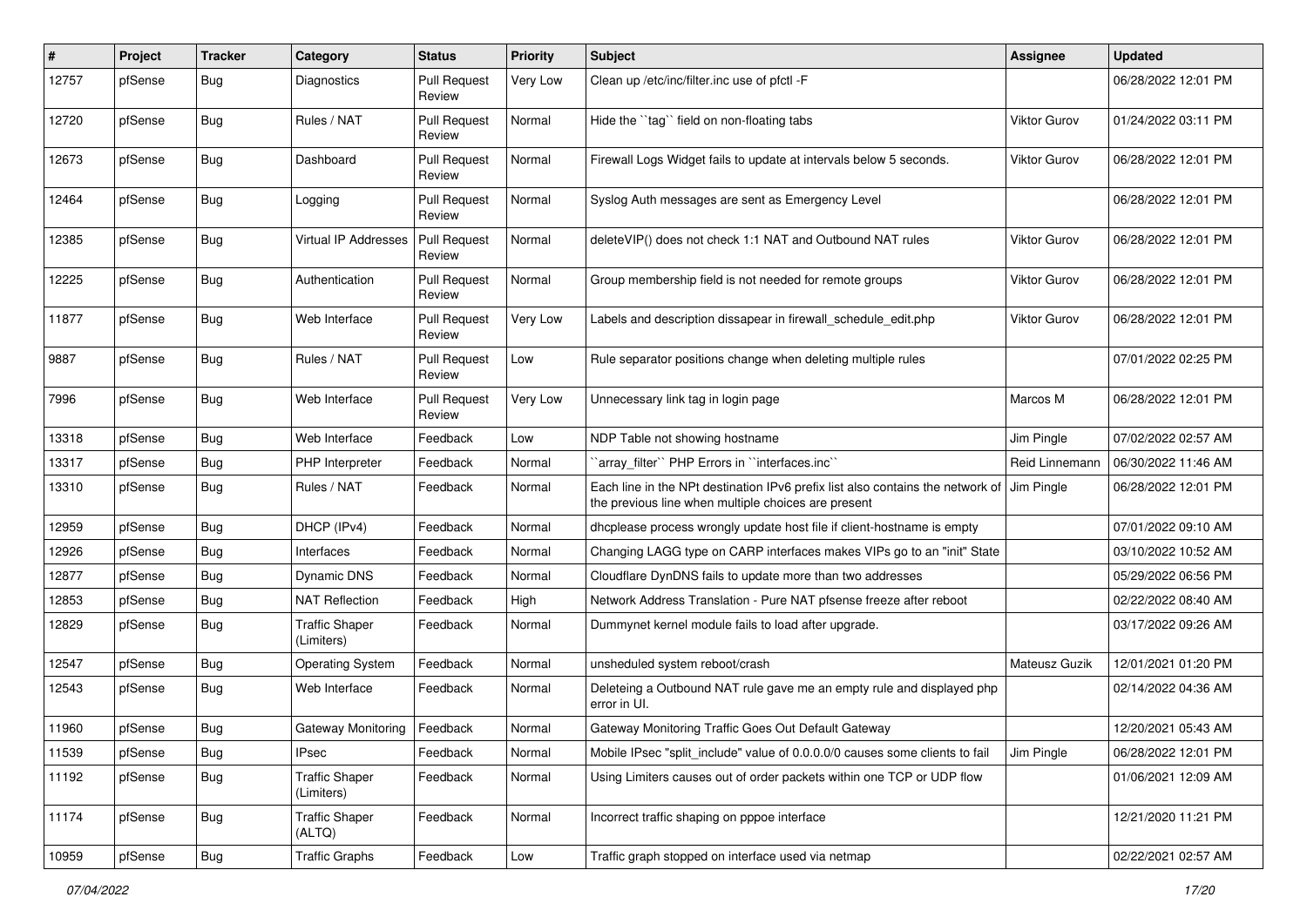| #     | Project | <b>Tracker</b> | Category                            | <b>Status</b>                 | <b>Priority</b> | Subject                                                                                                                                     | <b>Assignee</b>     | <b>Updated</b>      |
|-------|---------|----------------|-------------------------------------|-------------------------------|-----------------|---------------------------------------------------------------------------------------------------------------------------------------------|---------------------|---------------------|
| 10577 | pfSense | <b>Bug</b>     | Hardware / Drivers                  | Feedback                      | Normal          | intel x553 (c3000 chipset) loading x520 driver                                                                                              |                     | 05/28/2020 03:59 AM |
| 9123  | pfSense | Bug            | Interfaces                          | Feedback                      | Very High       | Adding/configuring vlan on ixi-devices causes ag add macvian err -53,<br>ag error 14                                                        | Luiz Souza          | 05/16/2022 07:57 AM |
| 9024  | pfSense | Bug            | <b>Traffic Shaper</b><br>(Limiters) | Feedback                      | Normal          | Ping packet loss under load when using limiters                                                                                             |                     | 05/12/2022 11:55 AM |
| 8576  | pfSense | <b>Bug</b>     | Rules / NAT                         | Feedback                      | Low             | pfSense stops passing traffic after some time when using Outbound NAT<br>pool w/ Sticky Address                                             |                     | 10/28/2021 01:47 PM |
| 8179  | pfSense | Bug            | DHCP (IPv4)                         | Feedback                      | Normal          | Incorrect reverse DNS zone in DHCP server config for non-octet-aligned<br>subnet mask                                                       | Renato Botelho      | 02/09/2022 11:17 PM |
| 7096  | pfSense | <b>Bug</b>     | <b>DNS Resolver</b>                 | Feedback                      | Normal          | Unbound fails to start on boot if specific network devices are configured in<br>the "Network Interfaces"                                    |                     | 11/22/2021 08:59 AM |
| 6668  | pfSense | Bug            | <b>IPsec</b>                        | Feedback                      | Normal          | IPSec tunnel + L2TP/IPSec VPN - wrong PSK chosen by pfSense                                                                                 |                     | 09/21/2019 02:07 AM |
| 12878 | pfSense | <b>Bug</b>     | <b>Traffic Shaper</b><br>(ALTQ)     | Incomplete                    | Normal          | Traffic shaping by interface, route queue bandwidth inbound, out by a<br>large factor.                                                      |                     | 06/06/2022 07:03 AM |
| 12740 | pfSense | Bug            | FreeBSD                             | Incomplete                    | Normal          | panic: esp_input_cb: Unexpected address family                                                                                              |                     | 01/27/2022 01:19 PM |
| 12734 | pfSense | Bug            | Web Interface                       | Incomplete                    | Low             | Long hostname breaks DHCP leases layout                                                                                                     |                     | 01/31/2022 01:03 PM |
| 12705 | pfSense | Bug            | <b>IPsec</b>                        | Incomplete                    | Normal          | ECDSA certificate does not work for IPSec VPN phase 1                                                                                       |                     | 01/24/2022 03:22 PM |
| 8882  | pfSense | Bug            | Interfaces                          | Incomplete                    | Normal          | Interface assignments lost on reboot                                                                                                        |                     | 02/17/2022 02:24 PM |
| 7286  | pfSense | Bug            | OpenVPN                             | Incomplete                    | Normal          | OpenVPN client is unreliable when you have multiple tunnels                                                                                 |                     | 08/19/2019 03:28 PM |
| 13248 | pfSense | Regression     | DHCP (IPv6)                         | New                           | Normal          | IPv6 Router Advertisements runs when config.xml does not contain an<br>entry for the interface                                              |                     | 06/05/2022 07:44 PM |
| 12581 | pfSense | Regression     | DHCP (IPv6)                         | New                           | Normal          | CARP IPv6 assigned address does not get advertised to endpoints with<br><b>RADV</b>                                                         |                     | 12/16/2021 02:34 PM |
| 12549 | pfSense | Regression     | <b>IPsec</b>                        | <b>New</b>                    | Normal          | Per-user Mobile IPsec settings are not applied to connecting mobile clients Jim Pingle                                                      |                     | 06/28/2022 12:01 PM |
| 12382 | pfSense | Regression     | OpenVPN                             | New                           | Normal          | Certificate Depth checking creates OpenVPN micro-outages every time a<br>user authenticates after 2.5.2 upgrade                             |                     | 01/17/2022 04:17 AM |
| 12183 | pfSense | Regression     | Interfaces                          | <b>New</b>                    | Low             | Changing MAC address for PPP parent interface stopped working                                                                               |                     | 04/20/2022 04:16 PM |
| 12821 | pfSense | Regression     | Hardware / Drivers                  | Confirmed                     | Normal          | Intel e1000 driver (em & igb) cannot pass VLAN0 tagged packets                                                                              |                     | 07/02/2022 09:01 PM |
| 11570 | pfSense | Regression     | Gateways                            | <b>Pull Request</b><br>Review | Normal          | Gateway monitoring services is not always restarted on interface events,<br>which may prevent a WAN from recovering back to an online state | <b>Viktor Gurov</b> | 06/28/2022 12:01 PM |
| 13316 | pfSense | Regression     | <b>Operating System</b>             | Feedback                      | Normal          | 'vmstat -m'' value for "temp" is accounted for incorrectly, resulting in<br>underflows                                                      | Mateusz Guzik       | 06/29/2022 10:01 AM |
| 13290 | pfSense | Regression     | Captive Portal                      | Feedback                      | Normal          | Error "dummynet: bad switch 21!" with Captive Portals and Limiters<br>active                                                                |                     | 07/03/2022 07:25 PM |
| 12215 | pfSense | Regression     | OpenVPN                             | Feedback                      | Normal          | OpenVPN does not resync when running on a gateway group                                                                                     |                     | 12/22/2021 05:49 AM |
| 11545 | pfSense | Regression     | Interfaces                          | Feedback                      | Normal          | Primary interface address is not always used when VIPs are present                                                                          | Reid Linnemann      | 06/28/2022 12:01 PM |
| 13335 | pfSense | Feature        | <b>NAT Reflection</b>               | New                           | Normal          | Allow NAT reflection to be limited to specific interfaces                                                                                   |                     | 07/04/2022 10:48 AM |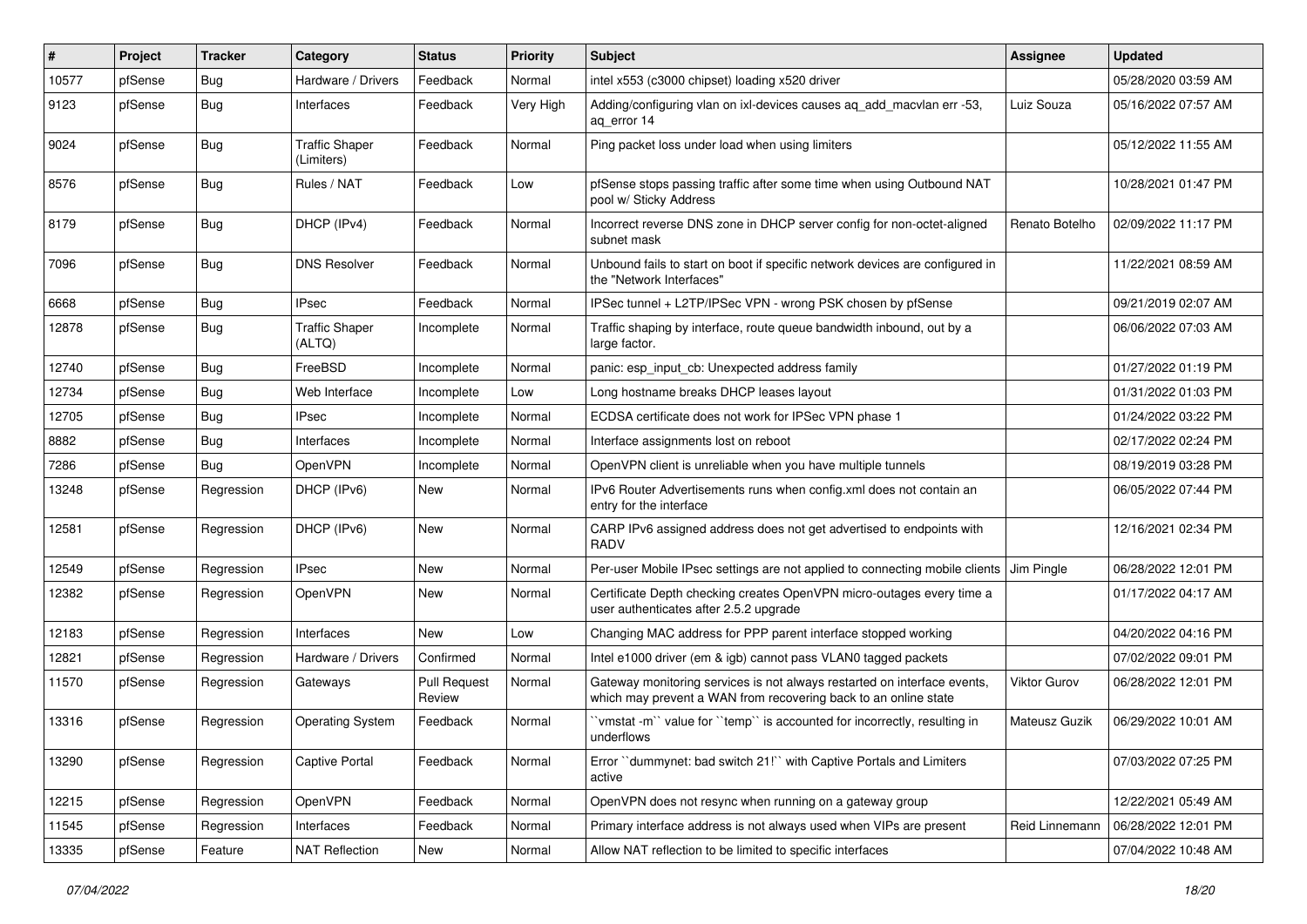| $\vert$ # | Project | <b>Tracker</b> | Category                  | <b>Status</b> | <b>Priority</b> | Subject                                                                                        | <b>Assignee</b> | <b>Updated</b>      |
|-----------|---------|----------------|---------------------------|---------------|-----------------|------------------------------------------------------------------------------------------------|-----------------|---------------------|
| 13322     | pfSense | Feature        | Diagnostics               | New           | Low             | Define Packet Capture Protocol                                                                 |                 | 06/30/2022 06:45 AM |
| 13305     | pfSense | Feature        | Certificates              | New           | Normal          | Certificate Revocation page should show expiration date                                        |                 | 06/27/2022 10:26 AM |
| 13297     | pfSense | Feature        | Routing                   | New           | Normal          | Support for Gateway Groups as Static Route destinations                                        |                 | 06/24/2022 07:41 AM |
| 13296     | pfSense | Feature        | DHCP (IPv6)               | New           | Normal          | Add support for DHCP6 OPTION PD EXCLUDE (RFC 6603)                                             |                 | 06/24/2022 10:10 PM |
| 13294     | pfSense | Feature        | Gateways                  | New           | Low             | Change gateway name                                                                            |                 | 06/22/2022 06:07 PM |
| 13293     | pfSense | Feature        | OpenVPN                   | New           | Normal          | Option to set auth-gen-token in OpenVPN GUI                                                    |                 | 07/04/2022 03:23 PM |
| 13287     | pfSense | Feature        | Configuration<br>Backend  | New           | Normal          | Encode OpenVPN Custom Options                                                                  |                 | 06/20/2022 10:33 AM |
| 13264     | pfSense | Feature        | IPsec                     | New           | Normal          | IPSec Phase2 select multiple PFS key groups                                                    |                 | 06/10/2022 04:29 PM |
| 13260     | pfSense | Feature        | Authentication            | New           | Normal          | Add support for OpenVPN static-challenge                                                       |                 | 06/09/2022 02:04 PM |
| 13256     | pfSense | Feature        | DHCP (IPv4)               | New           | Normal          | Better handling of duplicate IPs in static DHCP assignments                                    |                 | 06/11/2022 04:51 PM |
| 13244     | pfSense | Feature        | Web Interface             | New           | Normal          | Add help text under Timezone settings in the GUI                                               |                 | 06/03/2022 01:00 PM |
| 13242     | pfSense | Feature        | <b>Gateway Monitoring</b> | New           | Normal          | Enhancements to static route creation/deletion for dpinger monitor IPs                         |                 | 06/03/2022 11:20 AM |
| 13227     | pfSense | Feature        | IPsec                     | New           | High            | Enable IPSec Virtual IP Pool assignment by Radius for Mobile Users -<br>SIMPLE FIX             |                 | 05/27/2022 10:15 AM |
| 13220     | pfSense | Feature        | <b>Captive Portal</b>     | New           | Very Low        | Voucher per-roll bandwidth restrictions and traffic quotas                                     |                 | 05/26/2022 08:16 AM |
| 13219     | pfSense | Feature        | Captive Portal            | New           | Very Low        | Enable/Disable single voucher roll                                                             |                 | 05/26/2022 08:14 AM |
| 13168     | pfSense | Feature        | Dashboard                 | New           | Low             | Multiple Dashboard views for a single user                                                     |                 | 05/16/2022 07:53 AM |
| 13161     | pfSense | Feature        | Web Interface             | New           | Very Low        | FLASH PORT'S LED button, to help quickly find port that need to be<br>connected to patch&cable |                 | 05/14/2022 06:35 AM |
| 13091     | pfSense | Feature        | OpenVPN                   | New           | Normal          | RFE: Ability to specify the order of OpenVPN Authentication servers                            |                 | 04/22/2022 04:30 PM |
| 13054     | pfSense | Feature        | Package System            | New           | Normal          | Package plugin hook for web server configuration stanzas                                       | Jim Pingle      | 04/12/2022 03:04 PM |
| 13017     | pfSense | Feature        | Packet Capture            | New           | Normal          | Packet capture: add preview results while capture is running                                   |                 | 04/09/2022 11:08 AM |
| 13009     | pfSense | Feature        | OpenVPN                   | New           | Normal          | Add option for multiple remote addresses to OpenVPN Client                                     |                 | 03/31/2022 12:42 PM |
| 12903     | pfSense | Feature        | Notifications             | New           | Normal          | alternative authentication methods for email notifications?                                    |                 | 03/07/2022 07:52 AM |
| 12874     | pfSense | Feature        | OpenVPN                   | New           | Normal          | OpenVPN RADIUS Framed-Pool                                                                     |                 | 02/25/2022 02:24 PM |
| 12863     | pfSense | Feature        | Authentication            | New           | Very Low        | dynamically tune sha512crypt rounds                                                            | Jim Pingle      | 03/19/2022 12:53 PM |
| 12848     | pfSense | Feature        | Dynamic DNS               | New           | Normal          | Evaluation of the DynDNS "Result Match" string                                                 |                 | 02/22/2022 02:01 AM |
| 12813     | pfSense | Feature        | Installer                 | New           | Low             | Recover extra data in the installer                                                            |                 | 02/17/2022 07:52 AM |
| 12768     | pfSense | Feature        | Upgrade                   | New           | Normal          | pfSense-repo: Make sure default config file exists                                             |                 | 06/28/2022 12:01 PM |
| 12746     | pfSense | Feature        | Interfaces                | New           | High            | IPoE feature for WAN interface                                                                 |                 | 02/01/2022 01:42 AM |
| 12679     | pfSense | Feature        | Interfaces                | New           | Normal          | Remind user to update DHCPv6 range when changing interface IPv6<br>prefix                      |                 | 01/12/2022 07:36 AM |
| 12676     | pfSense | Feature        | Rules / NAT               | New           | Normal          | Add the Tagged option on the Port Forward rules edit page                                      |                 | 01/11/2022 05:52 AM |